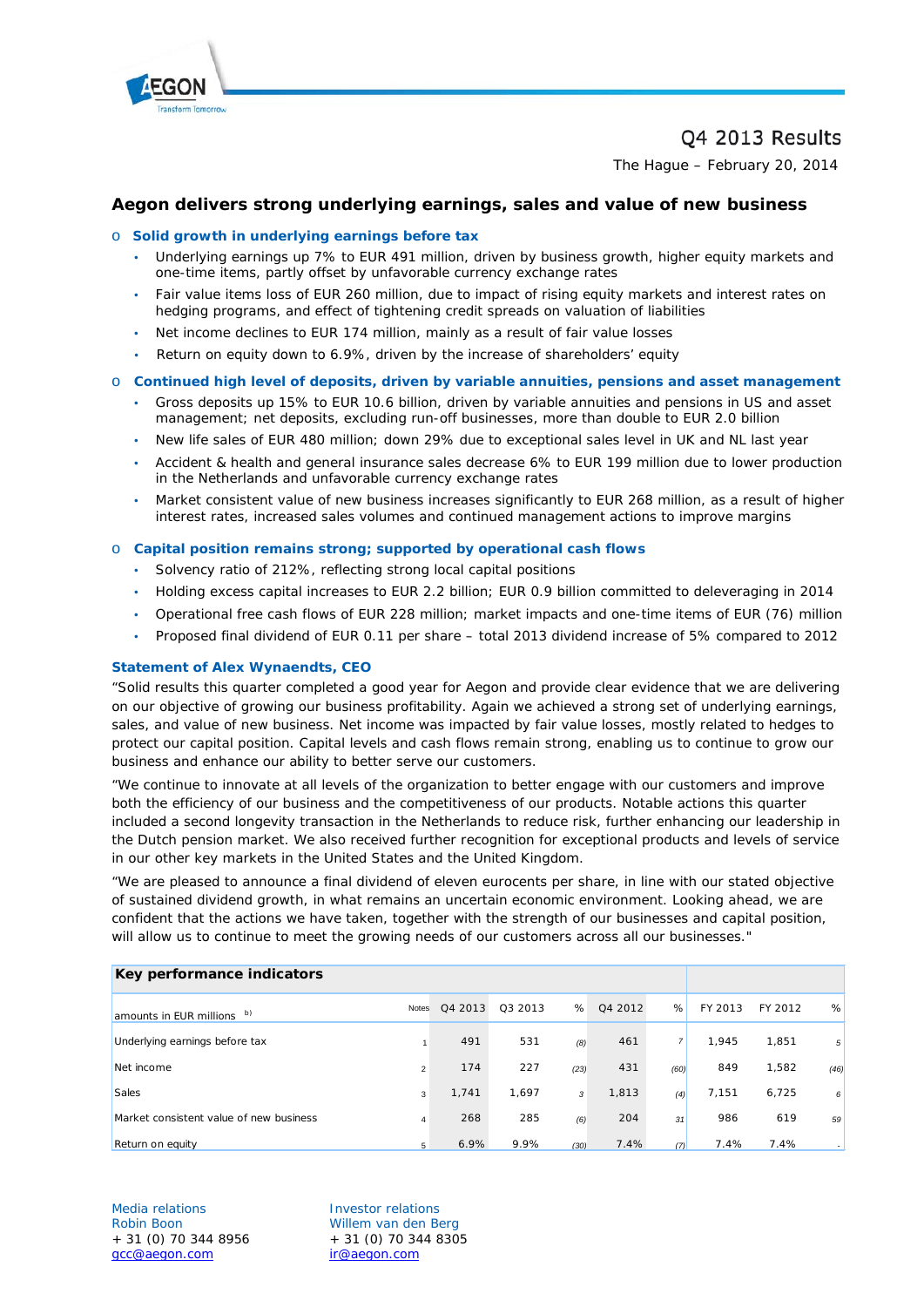

# STRATEGIC HIGHLIGHTS

- o **Second capital markets transaction reduces longevity risk in the Netherlands**
- o **Accounting changes implemented per January 1, 2014, improve consistency,**
- **comparability and transparency; call of USD 550 million capital securities**
- o **Awards won across the organization for service and innovation**

# **Aegon's ambition**

Aegon continues to pursue its strategic aim to be a leader in all of its chosen markets, supported by four strategic objectives embedded in all Aegon businesses: Optimize portfolio; Deliver operational excellence; Enhance customer loyalty; and Empower employees. These provide the strategic framework for the company's ambition to become the most-recommended life insurance and pension provider by customers and business partners, as well as the most-preferred employer in the sector.

# **Optimize portfolio**

Aegon completed its second longevity transaction, laying off additional longevity risk and solidifying its leadership position in the Dutch pension market. The transaction covers EUR 1.4 billion of reserves in the Netherlands and follows the longevity hedge on EUR 12 billion of reserves completed in January 2012. Aegon will continue to pursue ways to develop this market and manage its longevity risk efficiently.

In the United Kingdom, Aegon fully integrated Novia Investment Service, a company set up in 2011 to build and administer the Aegon Retirement Choices (ARC) platform, which now has over GBP 1.3 billion of assets under management. Aegon will obtain all intellectual rights to the platform and retain the talent involved in its development. The move further emphasizes Aegon's commitment to the UK market.

A new investment fund, Dutch Mortgage Fund, has been established by Aegon Asset Management, leveraging Aegon's retail mortgage expertise in the Netherlands to provide a new asset class to investors. This longer duration asset class is particularly attractive to pension funds and has already attracted more than EUR 700 million of deposits.

# **Deliver operational excellence**

Aegon has successfully executed on cost savings programs throughout the organization over the past few years. At the same time, the company continues to make investments in new technology and processes that will ensure continued improvements in operational efficiency.

In the Netherlands, after making investments to improve its accessibility and efficiency, the Aegon Intermediary Portal (AIP) received more than one million visitors, up 32% from 2012. The platform was redesigned to make it easier for intermediaries to submit applications and make changes to policyholder accounts – resulting in higher client satisfaction and reduced long-term expenses.

An example of the long-term benefit of investments in technology is Aegon's pension platform in the United States. Investments made a decade ago to develop a fully scalable platform have contributed to higher than market-average growth and consistent top scores for client satisfaction. Once again in 2013, Transamerica Retirement Solutions was a leader in the Plansponsor defined contribution awards, winning 47 "Best in Class" cups.

Aegon will continue to make investments in technology and process improvements as part of its focus on becoming a leader in its chosen markets.

# **Enhance customer loyalty**

Aegon believes that creating a customer-centric culture will enable it to grow further by responding to changing markets and customer behaviors. A key element of Aegon's strategy is to get closer to its customers by increasing innovation at all levels of the organization.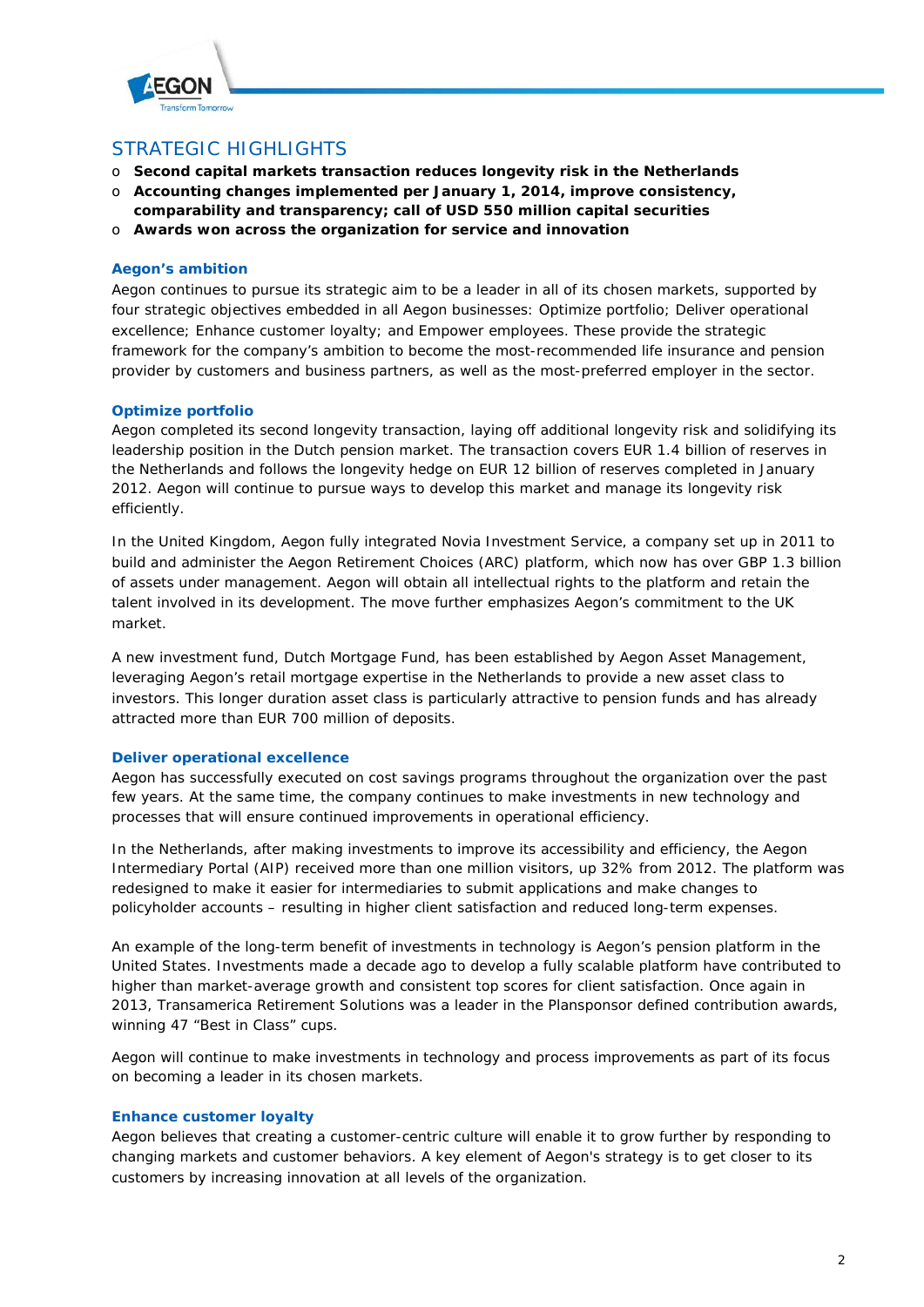

In China, Aegon-CNOOC received three awards reflecting greater focus on service and product innovation: the 2013 Service Innovation award from the Shanghai Excellent Service Insurance Corporation; the Most Innovative Product award from the 2013 Insurance Industry Billboard; and the Best Growing Potential award from the 2013 Insurance Corporation.

In India, where Aegon Religare is the market leader in online insurance, the company's drive to improve the customer experience led to a special "customer engagement day" in which around 6,000 customers were invited to Aegon Religare branch offices. Feedback received from such activities lead to better service levels and more customer-driven products. One such product is iGuarantee, India's first online guaranteed insurance plan. The product provides the security customers are looking for with a simple application process involving only three questions and no medical examination.

In the Netherlands, Aegon Bank has improved its score on the AFM (Authority for the Financial Markets) annual review of how well banking products meet customers' interests from below to above industry average in 2013. Also in the Netherlands, Aegon won the "Gouden Spreekbuis" awards for the Best Mortgage Lender and Best Mortgage Broker, recognized for its exceptional service toward both consumers and intermediaries.

# **Empower employees**

Aegon continues to implement processes to help employees better understand how they contribute to Aegon's strategy. The success of these initiatives is measured, in part, with the annual global employee survey, which was conducted for the third consecutive year with an impressive 88% of employees throughout the world participating.

In the United States, Transamerica Retirement Solutions was named one of the "Best Places to Work" in the money management industry (Pensions & Investments' Magazine). The magazine noted that even during a year that saw the merger of three divisions and two sales forces, employees remained well-informed and felt part of the process.

# **Accounting changes and call of capital securities**

On January 22, 2014, Aegon announced changes to its accounting policies related to deferred policy acquisition costs and longevity reserves. The changes are effective as of January 1, 2014, and aim to improve the consistency, comparability and transparency of Aegon's financial results. The retrospective adoption of these accounting changes is expected to decrease shareholders' equity by between EUR 2.2 and 2.5 billion per January 1, 2014, and increase underlying earnings before tax by approximately EUR 80 million in 2014. Aegon will publish its restated accounts in mid-April 2014.

To mitigate the adverse effect of the accounting changes on Aegon's gross financial leverage ratio, the company has called for the redemption of USD 550 million perpetual capital securities, effective March 15, 2014. The call of the perpetual capital securities will reduce the group IGD solvency ratio by approximately six percentage points but the reduced leverage and interest expenses will keep the company on track to manage its gross financial leverage ratio and fixed charge coverage to within its target range by the end of 2014.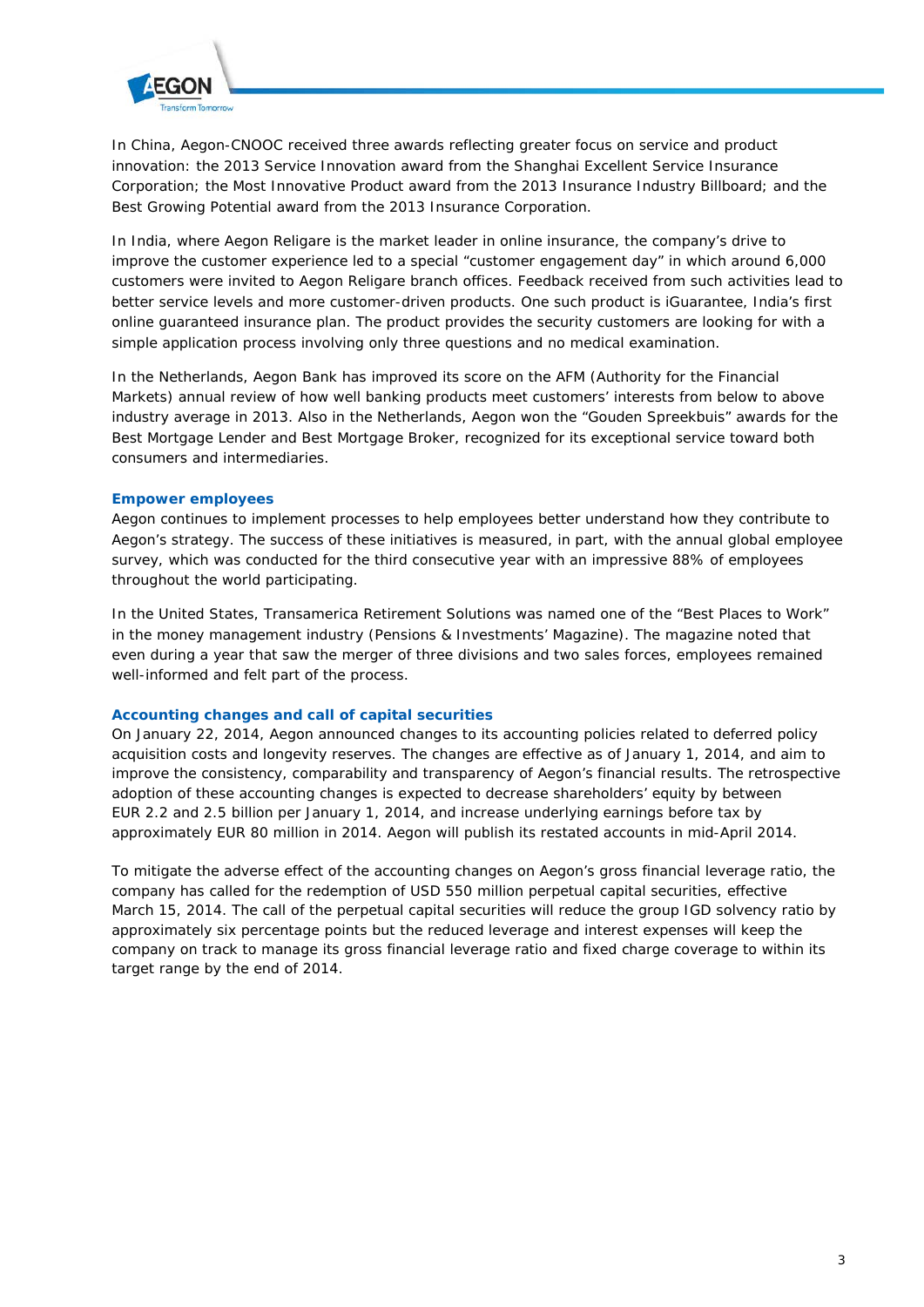

# **Financial overview c)**

| <b>EUR</b> millions                                                                              | Notes | Q4 2013   | Q3 2013      | %              | Q4 2012 | $\%$                     | FY 2013  | FY 2012   | %                        |
|--------------------------------------------------------------------------------------------------|-------|-----------|--------------|----------------|---------|--------------------------|----------|-----------|--------------------------|
|                                                                                                  |       |           |              |                |         |                          |          |           |                          |
| Underlying earnings before tax<br>Americas                                                       |       | 327       | 371          |                | 352     |                          | 1,369    | 1,366     |                          |
| The Netherlands                                                                                  |       | 110       | 85           | (12)           | 85      | (7)                      | 355      | 325       | $\mathfrak g$            |
| United Kingdom                                                                                   |       | 21        | 26           | 29             | 27      | 29                       | 98       | 110       |                          |
| New Markets                                                                                      |       | 49        | 74           | (19)<br>(34)   | 52      | (22)<br>(6)              | 236      | 274       | (11)<br>(14)             |
| Holding and other                                                                                |       | (15)      | (25)         | 40             | (55)    | 73                       | (113)    | (224)     | 50                       |
| Underlying earnings before tax                                                                   |       | 491       | 531          | (8)            | 461     | $\boldsymbol{7}$         | 1,945    | 1,851     | 5                        |
|                                                                                                  |       |           |              |                |         |                          |          |           |                          |
| Fair value items                                                                                 |       | (260)     | (493)        | 47             | (77)    | ÷,                       | (1, 309) | 11        |                          |
| Realized gains / (losses) on investments                                                         |       | 104       | 202          | (49)           | 149     | (30)                     | 502      | 407       | 23                       |
| Impairment charges                                                                               |       | (1)       | (45)         | 98             | (58)    | 98                       | (121)    | (176)     | 31                       |
| Other income / (charges)                                                                         |       | (33)      | (42)         | 21             | 106     |                          | (52)     | (162)     | 68                       |
| Run-off businesses                                                                               |       | 14        | $\mathbf{1}$ |                | (15)    |                          | 14       | 2         |                          |
| Income before tax                                                                                |       | 315       | 154          | 105            | 566     | (44)                     | 979      | 1,933     | (49)                     |
| Income tax                                                                                       |       | (141)     | 73           |                | (135)   | (4)                      | (130)    | (351)     | 63                       |
| Net income                                                                                       |       | 174       | 227          | (23)           | 431     | (60)                     | 849      | 1,582     | (46)                     |
| Net income / (loss) attributable to:                                                             |       |           |              |                |         |                          |          |           |                          |
| Equity holders of Aegon N.V.                                                                     |       | 173       | 227          | (24)           | 431     | (60)                     | 846      | 1,581     | (46)                     |
| Non-controlling interests                                                                        |       | 2         |              |                |         |                          | 3        | 1         | 200                      |
|                                                                                                  |       |           |              |                | 357     |                          |          |           |                          |
| Net underlying earnings                                                                          |       | 361       | 495          | (27)           |         | $\mathbf{1}$             | 1,541    | 1,424     | 8                        |
| Commissions and expenses                                                                         |       | 1,453     | 1,447        | ÷              | 1,465   | (1)                      | 5,809    | 5,765     | $\mathbf{1}$             |
| of which operating expenses                                                                      | 11    | 850       | 830          | $\overline{c}$ | 835     | $\overline{c}$           | 3,328    | 3,177     | 5                        |
|                                                                                                  |       |           |              |                |         |                          |          |           |                          |
| New life sales                                                                                   |       |           |              |                |         |                          |          |           |                          |
| Life single premiums                                                                             |       | 2,085     | 1,282        | 63             | 2,058   | $\pmb{\mathcal{I}}$      | 6,510    | 5,411     | 20                       |
| Life recurring premiums annualized                                                               |       | 271       | 283          | (4)            | 471     | (42)                     | 1,260    | 1,414     | (11)                     |
| Total recurring plus 1/10 single                                                                 |       | 480       | 412          | 17             | 677     | (29)                     | 1,911    | 1,955     | (2)                      |
| New life sales                                                                                   |       |           |              |                |         |                          |          |           |                          |
| Americas                                                                                         | 12    | 113       | 116          | (3)            | 148     | (24)                     | 464      | 520       | (11)                     |
| The Netherlands                                                                                  |       | 95        | 23           |                | 166     | (43)                     | 206      | 246       | (16)                     |
| United Kingdom                                                                                   |       | 213       | 222          | (4)            | 306     | (30)                     | 1.014    | 936       | 8                        |
| New markets                                                                                      | 12    | 58        | 51           | 14             | 57      | $\sqrt{2}$               | 228      | 253       | (10)                     |
| Total recurring plus 1/10 single                                                                 |       | 480       | 412          | 17             | 677     | (29)                     | 1,911    | 1,955     | (2)                      |
|                                                                                                  |       |           | 167          |                | 196     |                          | 746      |           |                          |
| New premium production accident and health insurance<br>New premium production general insurance |       | 181<br>18 | 16           | 8<br>13        | 16      | (8)<br>13                | 61       | 768<br>55 | (3)<br>11                |
|                                                                                                  |       |           |              |                |         |                          |          |           |                          |
| Gross deposits (on and off balance)                                                              |       |           |              |                |         |                          |          |           |                          |
| Americas                                                                                         | 12    | 7,062     | 7,957        | (11)           | 6,615   | $\overline{7}$           | 28,424   | 27,042    | $\sqrt{5}$               |
| The Netherlands                                                                                  |       | 329       | 278          | 18             | 282     | 17                       | 1,338    | 1,484     | (10)                     |
| United Kingdom                                                                                   |       | 62        | 99           | (37)           | 15      | $\overline{\phantom{a}}$ | 281      | 37        |                          |
| New markets                                                                                      | 12    | 3,179     | 2,690        | 18             | 2,334   | 36                       | 14,287   | 10,909    | 31                       |
| <b>Total gross deposits</b>                                                                      |       | 10,632    | 11,024       | (4)            | 9,246   | 15                       | 44,330   | 39,472    | 12                       |
| Net deposits (on and off balance)                                                                |       |           |              |                |         |                          |          |           |                          |
| Americas                                                                                         | 12    | 1,203     | 2,576        | (53)           | 788     | 53                       | 6,578    | 3,491     | 88                       |
| The Netherlands                                                                                  |       | (87)      | (64)         | (36)           | (248)   | 65                       | (199)    | (979)     | 80                       |
| United Kingdom                                                                                   |       | 38        | 80           | (53)           | 5       | $\overline{\phantom{a}}$ | 211      | (3)       | $\overline{\phantom{a}}$ |
| New markets                                                                                      | 12    | 885       | 826          | $\overline{7}$ | 446     | 98                       | 4,089    | 3,637     | 12                       |
| Total net deposits excluding run-off businesses                                                  |       | 2,039     | 3,418        | (40)           | 991     | 106                      | 10,678   | 6,146     | 74                       |
| Run-off businesses                                                                               |       | (164)     | (485)        | 66             | (601)   | 73                       | (2,366)  | (2, 541)  | $\overline{7}$           |
| <b>Total net deposits</b>                                                                        |       | 1,876     | 2,933        | (36)           | 390     | $\overline{a}$           | 8,312    | 3,605     | 131                      |

# **Revenue-generating investments**

|                                             | Dec. 31, | Sept. 30, |                |
|---------------------------------------------|----------|-----------|----------------|
|                                             | 2013     | 2013      | %              |
| Revenue-generating investments (total)      | 475,285  | 468,973   | $\mathbf{1}$   |
| Investments general account                 | 135,409  | 137.419   | (1)            |
| Investments for account of policyholders    | 165.032  | 161.165   | $\overline{2}$ |
| Off balance sheet investments third parties | 174.843  | 170.389   | 3              |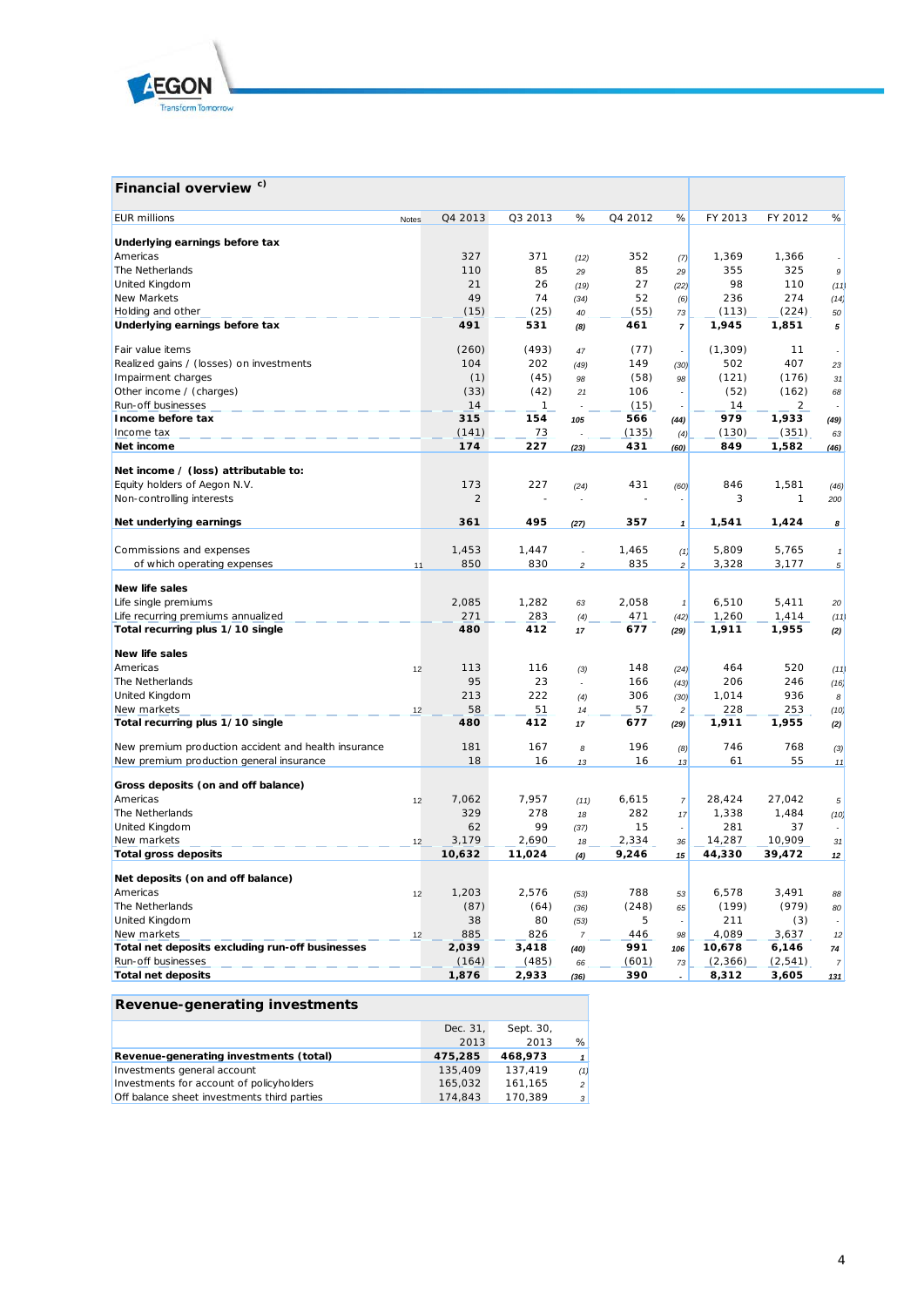

# OPERATIONAL HIGHLIGHTS

# **Underlying earnings before tax**

Aegon's underlying earnings before tax in the fourth quarter of 2013 increased 7% to EUR 491 million compared to the fourth quarter of 2012. Business growth and deleveraging, the positive effects of favorable equity markets and the net positive impact of one-time items, more than offset the impact of unfavorable currency exchange rates.

Underlying earnings from the Americas declined 7% compared to the fourth quarter of 2012 to EUR 327 million. This was mainly due to one-time charges of EUR 25 million and unfavorable currency exchange rates, which more than offset growth in Variable Annuities and Pensions. At constant currencies, underlying earnings declined 3%.

In the Netherlands, underlying earnings increased to EUR 110 million. This was mainly the result of a benefit resulting from observed mortality of EUR 25 million, which more than offset a lower result from Non-life, which was caused mainly by a major storm in October and large fires.

Underlying earnings from Aegon's operations in the United Kingdom amounted to EUR 21 million in the fourth quarter of 2013. The positive impact of higher equity markets and EUR 6 million of non-recurring items was more than offset by investments in technology and adverse persistency.

Underlying earnings from New Markets declined 6% to EUR 49 million. Higher earnings in Asia were more than offset by the introduction of the insurance tax in Hungary and divestments.

Total holding costs decreased 73% to EUR 15 million, mainly as a result of lower net interest costs following debt redemptions, lower operating expenses and a one-time gain of EUR 18 million related to interest on taxes.

# **Net income**

Net income decreased to EUR 174 million as higher losses from fair value items and lower other income more than offset higher underlying earnings and lower impairments.

# **Fair value items**

The results from fair value items amounted to a loss of EUR 260 million. The loss was mainly driven by macro hedges in the Americas and the guarantee portfolio in the Netherlands.

The loss on fair value hedges without an accounting match under IFRS was EUR 123 million. This was mainly driven by the loss on the equity hedges in the Americas, which have been set up to protect Aegon's capital position, as a result of the strong equity market performance in the fourth quarter of 2013. Aegon has restructured its equity hedges as the equity collar hedge expired at the end of the year. An annualized equity market return of 8%, in line with Aegon's economic assumptions, would result in a quarterly pretax loss of approximately EUR 45 million.

Fair value hedging with an accounting match, which include the hedges on Aegon's GMWB variable annuities block and on guarantees provided in the Netherlands, contributed to a loss of EUR 148 million. This was mainly the result of model refinements and the tightening of Aegon's credit spread.

Fair value investments outperformed by EUR 67 million, mainly driven by alternative investments. Other fair value items contributed to a loss of EUR 56 million, primarily the result of the negative impact of the decline of Aegon's credit spread on the valuation of the outstanding medium term notes.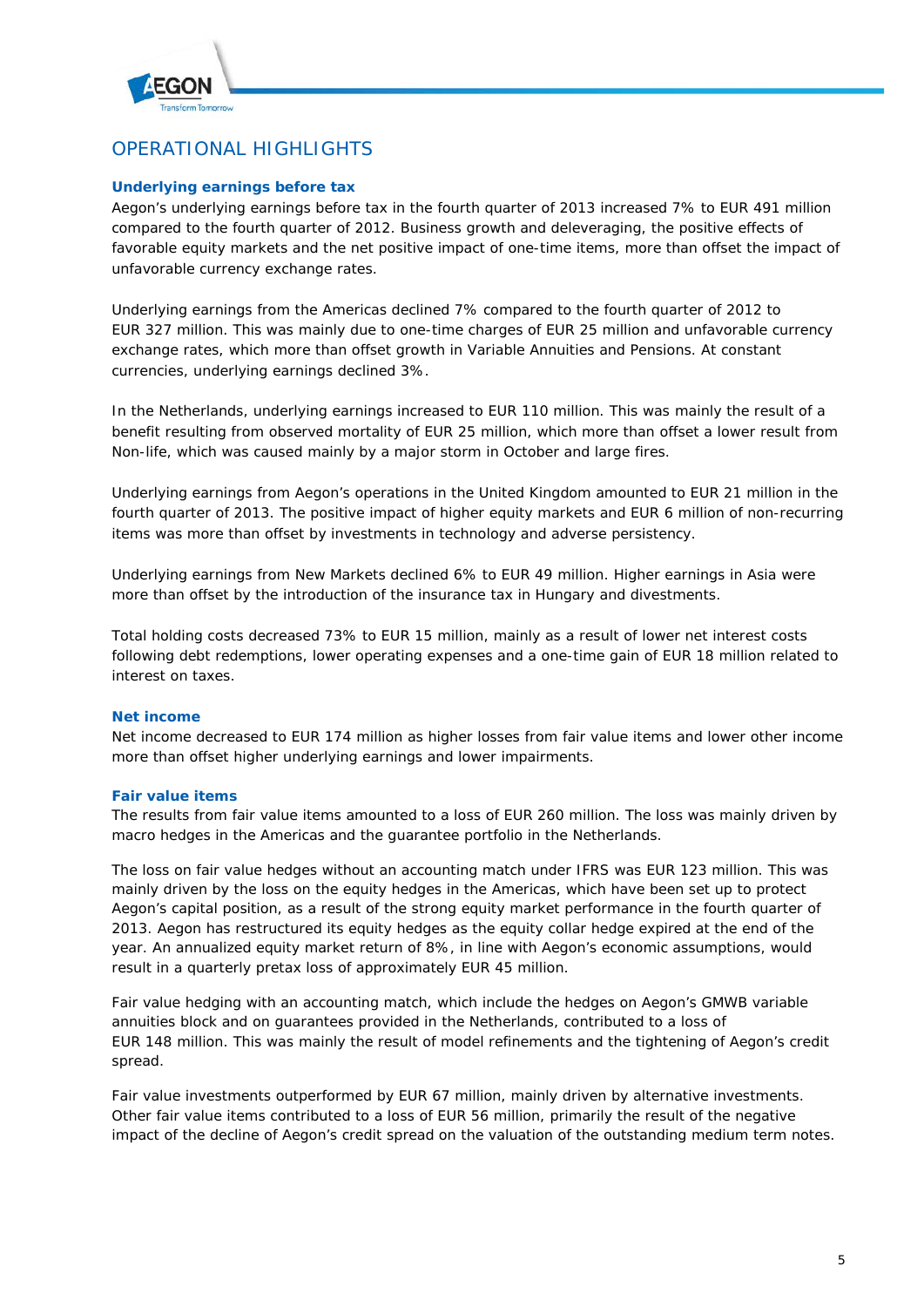

## **Realized gains on investments**

Realized gains on investments amounted to EUR 104 million and were primarily driven by adjustments to the asset mix in the Netherlands to bring it in line with the new regulatory yield curve and selective de-risking.

## **Impairment charges**

Impairments improved to EUR 1 million, as impairment losses were largely offset by recoveries on investments in subprime residential mortgage-backed securities in the United States and model refinements on mortgages in the Netherlands.

### **Other income**

Other charges amounted to EUR 33 million. Restructuring charges were EUR 34 million, and mainly driven by the Americas and the United Kingdom. During the fourth quarter, the Polish parliament approved the new pension legislation, with a few amendments. These were more adverse than anticipated, resulting in an additional impairment on intangibles of EUR 10 million.

### **Run-off businesses**

The results of run-off businesses improved to EUR 14 million, mainly due to a non-recurring DAC true-up of EUR 11 million in BOLI/COLI.

#### **Income tax**

Income tax amounted to EUR 141 million in the fourth quarter. The effective tax rate on underlying earnings for the fourth quarter of 2013 was 26%. The effective tax rate on total income was 45% driven by a tax charge of EUR 50 million in the Americas related to hedging losses in 2013.

### **Return on equity**

Return on equity declined to 6.9% for the fourth quarter of 2013, as slightly higher net underlying earnings were offset by the increase of shareholders' equity compared to the fourth quarter of 2012. Return on equity for Aegon's ongoing businesses, excluding the run-off businesses, amounted to 7.6% over the same period.

### **Operating expenses**

In the fourth quarter, operating expenses increased 2% to EUR 850 million mainly as a result of higher technology investments and restructuring costs in the Americas and United Kingdom.

#### **Sales**

Compared to the fourth quarter of 2012, Aegon's total sales declined 4% to EUR 1.7 billion as higher gross deposits were more than offset by lower new life sales. Gross deposits increased 15%, driven by the variable annuity and retirement business in the United States and Aegon Asset Management. Net deposits, excluding run-off businesses, more than doubled to EUR 2.0 billion and were primarily driven by variable annuity deposits in the United States and higher net deposits in Aegon Asset Management. New life sales were down 29%, driven mainly by lower pension production in the United Kingdom and the Netherlands as production was exceptionally high in the fourth quarter of 2012. In addition, in the Americas, new life sales were down 19%, primarily driven by lower universal life sales due to product withdrawals and product redesign, resulting from the focus on value creation, as well as adverse currency movements.

## **Market consistent value of new business**

The market consistent value of new business increased strongly by 31% to EUR 268 million mainly as a result of strong sales growth and higher margins in the United States.

#### **Revenue-generating investments**

Revenue-generating investments increased 1% during the fourth quarter of 2013 to EUR 475 billion, driven by continued net inflows and higher equity markets. At constant currencies, the increase was 2%.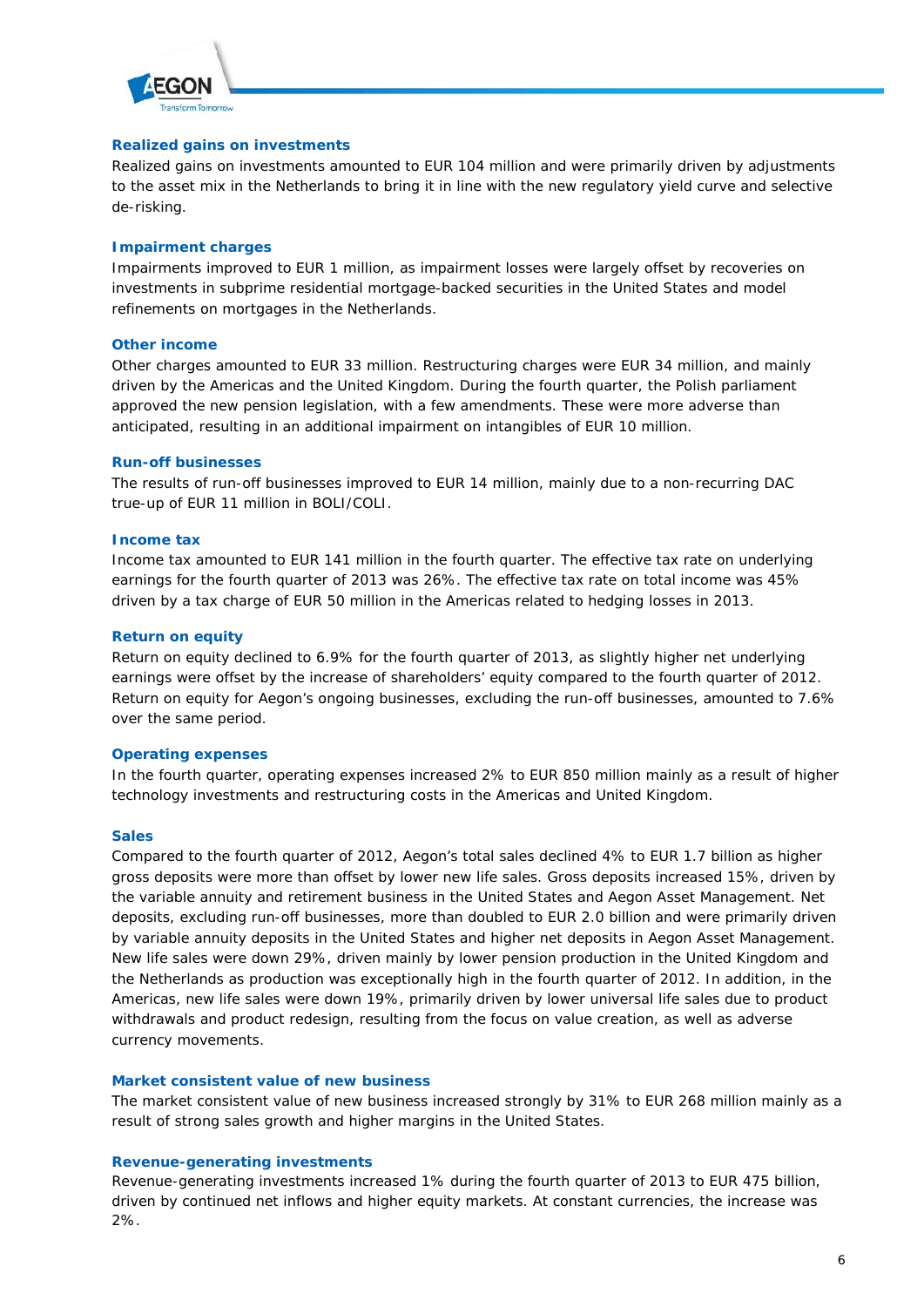

# **Capital management**

Shareholders' equity decreased EUR 0.4 billion compared to the end of the third quarter of 2013 to EUR 20.0 billion at December 31, 2013. This was driven by unfavorable currency exchange rates and higher interest rates, resulting in lower revaluation reserves. The revaluation reserves declined by EUR 0.4 billion to EUR 3.0 billion. Aegon's shareholders' equity, excluding revaluation reserves and defined benefit plan remeasurements, amounted to EUR 17.7 billion.

The gross leverage ratio was stable at 30.1% in the fourth quarter. Excess capital in the holding increased to EUR 2.2 billion, as dividends of EUR 0.8 billion received mainly from the Americas and Netherlands, more than offset interest payments, operating expenses and a capital contribution to the United Kingdom of EUR 0.2 billion.

Shareholders' equity per common share, excluding revaluation reserves and defined benefit plan remeasurements, amounted to EUR 8.40 at December 31, 2013.

At December 31, 2013, Aegon's Insurance Group Directive (IGD) ratio increased to 212%, mainly driven by capital generation in the fourth quarter. The capital in excess of the S&P AA threshold in the United States decreased by USD 0.4 billion to USD 0.5 billion, as earnings for the quarter were more than offset by a dividend payment to the holding. The IGD ratio, excluding Aegon Bank, in the Netherlands was slightly down to ~240%, mainly driven by a dividend payment to the holding. The Pillar I ratio in the United Kingdom, including the with-profit fund, was ~150% at the end of the fourth quarter of 2013. This was up from ~140% at the end of the third quarter of 2013, mainly reflecting EUR 0.2 billion of capital received from the holding.

On January 22, 2014, Aegon announced that it will call for the redemption of junior perpetual capital securities with a coupon of 6.875% issued in 2006. The redemption will be effective March 15, 2014, when the principal amount of USD 550 million will be repaid with accrued interest.

# **Cash flows**

Operational free cash flows were EUR 228 million in the fourth quarter of 2013. Excluding one-time items of EUR (113) million and market impacts of EUR 36 million, operational free cash flows amounted to EUR 304 million. The one-time items included unfavorable timing of reserve financing for term and universal life business in the Americas, valuation adjustments in the Netherlands and project costs in the United Kingdom. The impact of market movements during the fourth quarter mainly resulted from lower credit spreads.

Aegon received EUR 0.8 billion of dividends from its operating units during the fourth quarter of 2013, split between EUR 0.4 billion from the Americas, EUR 0.3 billion from the Netherlands and EUR 0.1 billion from Aegon Asset Management and Central & Eastern Europe. A contribution of EUR 0.2 billion was paid to the United Kingdom.

#### **Final dividend 2013**

At the Annual General Meeting of Shareholders on May 21, 2014, the Supervisory Board will, absent unforeseen circumstances, propose a final dividend for 2013 of EUR 0.11 per common share. The final dividend will be paid in cash or stocks at the election of the shareholder. Aegon will neutralize the dilutive effect of the stock dividend on earnings per share. The value of the stock dividend will be approximately equal to the cash dividend.

If the proposed dividend is approved by shareholders, Aegon shares will be quoted ex-dividend on May 23, 2014. The record date for the dividend will be May 27, 2014. The election period will run from May 30 up to and including June 13, 2014. The stock fraction for the stock dividend will be based on the average price for the Aegon share on the Euronext Amsterdam stock exchange for the five trading days from June 9 through June 13, 2014. The dividend will be payable as of June 20, 2014.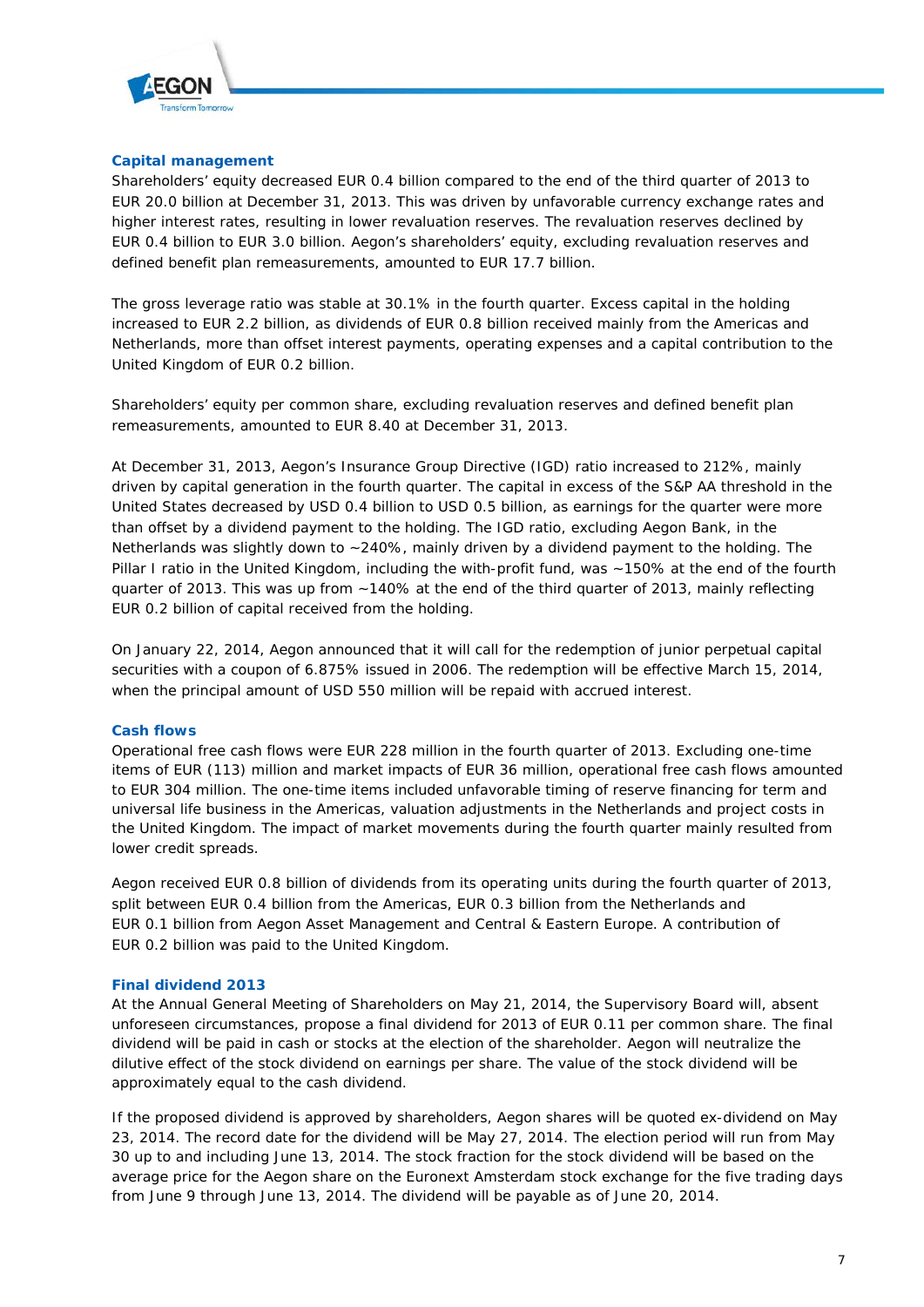

# **Annual General Meeting of Shareholders**

The record date for attending and voting at the Annual General Meeting of Shareholders of Aegon N.V. is April 23, 2014. The agenda for this meeting will be published on April 9, 2014.

| Financial overview, Q4 2013 geographically <sup>c)</sup> |          |             |         |            |              |       |
|----------------------------------------------------------|----------|-------------|---------|------------|--------------|-------|
|                                                          |          |             |         |            | Holding,     |       |
|                                                          |          |             |         |            | other        |       |
|                                                          |          | The         | United  | <b>New</b> | activities & |       |
| <b>EUR millions</b>                                      | Americas | Netherlands | Kingdom | Markets    | eliminations | Total |
| Underlying earnings before tax by line of business       |          |             |         |            |              |       |
| Life                                                     | 134      | 59          | 31      | 9          |              | 233   |
| Individual savings and retirement products               | 125      |             |         | (1)        |              | 123   |
| Pensions                                                 | 65       | 52          | (10)    | 4          |              | 110   |
| Non-life                                                 |          | (6)         |         | 10         |              | 4     |
| Distribution                                             |          | 6           |         |            |              | 6     |
| Asset Management                                         |          |             |         | 23         |              | 23    |
| Other                                                    |          |             |         |            | (11)         | (11)  |
| Share in underlying earnings before tax of associates    | 3        |             |         | 3          | (4)          | 3     |
| Underlying earnings before tax                           | 327      | 110         | 21      | 49         | (15)         | 491   |
| Fair value items                                         | (90)     | (145)       | (6)     | 2          | (21)         | (260) |
| Realized gains / (losses) on investments                 | 27       | 66          | 10      |            |              | 104   |
| Impairment charges                                       | 4        | 3           | (2)     | (6)        |              | (1)   |
| Other income / (charges)                                 | (13)     | (6)         | 2       | (11)       | (6)          | (33)  |
| <b>Run-off businesses</b>                                | 14       |             |         |            |              | 14    |
| Income before tax                                        | 269      | 28          | 26      | 35         | (42)         | 315   |
| Income tax                                               | (111)    | (4)         | (23)    | (11)       |              | (141) |
| Net income                                               | 159      | 23          | 2       | 24         | (35)         | 174   |
| Net underlying earnings                                  | 239      | 86          | 13      | 34         | (12)         | 361   |

| <b>Employee numbers</b>                                              |          |           |
|----------------------------------------------------------------------|----------|-----------|
|                                                                      | Dec. 31, | Sept. 30, |
|                                                                      | 2013     | 2013      |
| <b>Employees</b>                                                     | 26.891   | 26.694    |
| of which agents                                                      | 4.753    | 4.598     |
| of which Aegon's share of employees in joint ventures and associates | 1.462    | 1.457     |

#### **Currencies**

Income statement items: average rate 1 EUR = USD 1.3272 (2012: USD 1.2849). Income statement items: average rate 1 EUR = GBP 0.8484 (2012: GBP 0.8103). Balance sheet items: closing rate 1 EUR = USD 1.3780 (2012: USD 1.3184). Balance sheet items: closing rate 1 EUR = GBP 0.8320 (2012: GBP 0.8111).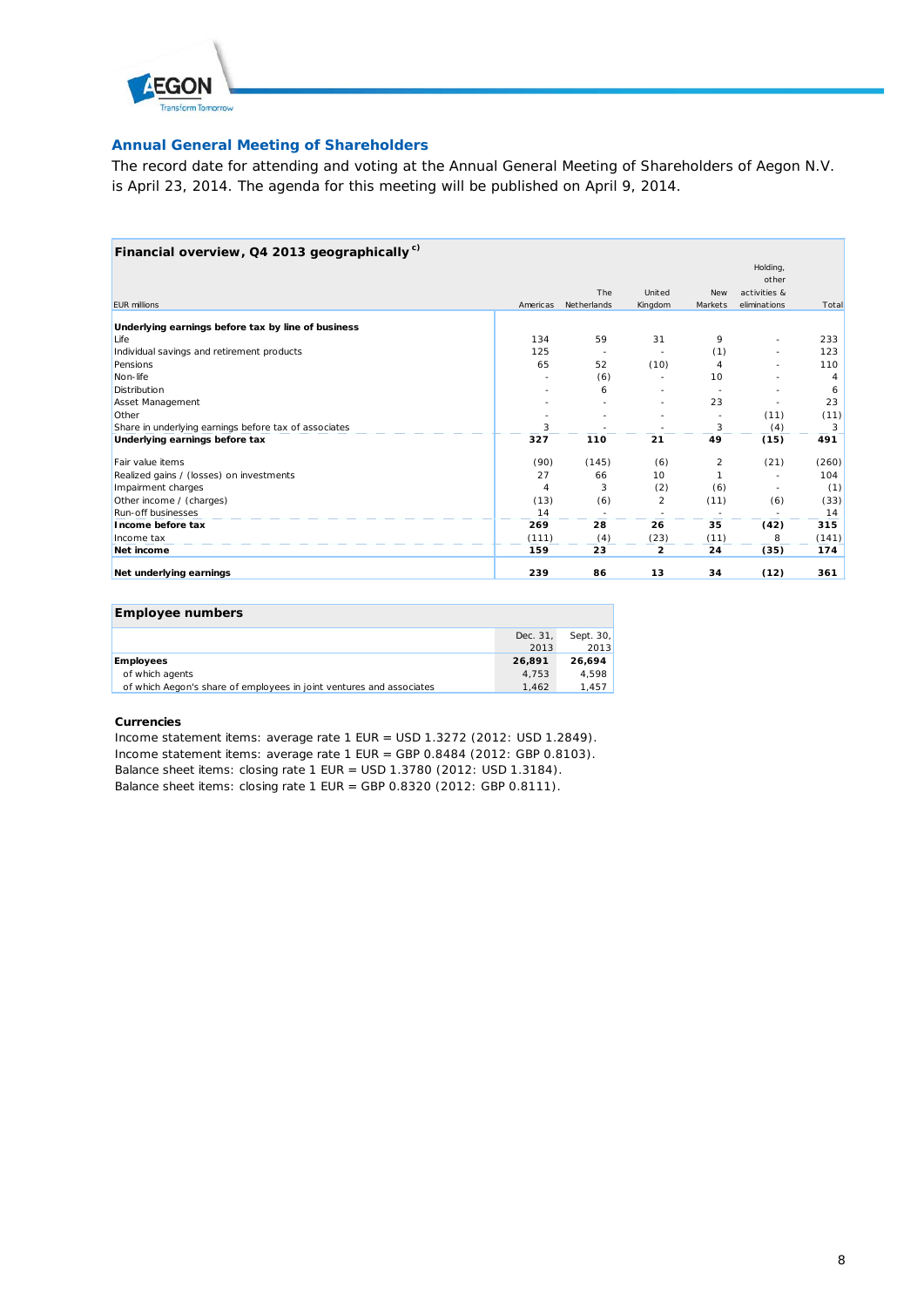

# AMERICAS

- o **Underlying earnings before tax decrease 3% to USD 445 million**
- o **Net income declines to USD 214 million primarily due to hedge losses**
- o **Sales of life insurance decline 19% to USD 154 million, driven by lower universal life sales due to focus on profitability**
- o **Gross deposits up 12% to USD 9.6 billion reflecting strong growth in pensions and variable annuities**

# **Underlying earnings before tax**

Underlying earnings from the Americas in the fourth quarter of 2013 declined 3% to USD 445 million. Higher earnings from growth in the Variable Annuities and Pension balances, caused by both higher markets and net inflows, were offset by one time charges.

- Life & Protection earnings declined 4% to USD 180 million. This was driven by adverse persistency experience in the fourth quarter, which resulted in a charge of USD 19 million.
- Earnings from Individual Savings & Retirement were down 7% to USD 170 million. Variable annuities earnings declined to USD 107 million, as higher fee income from higher account balances was more than offset by model refinements of USD 10 million and the non-recurrence of a one-time gain booked in the fourth quarter of 2012. Fixed annuity earnings declined to USD 52 million, driven by spread compression and a continued portfolio reduction. Earnings from retail mutual funds increased to USD 11 million, as a result of higher account balances.
- Employer Solutions & Pensions earnings increased 21% to USD 88 million. This was primarily caused by the growth of outstanding balances, which was partially offset by non-recurring expenses of USD 4 million.
- Earnings from Canada declined to USD 3 million, driven by adverse lapse and mortality experience. Latin America contributed USD 4 million in underlying earnings for the quarter.

# **Net income**

Net income from Aegon's businesses in the Americas amounted to USD 214 million in the fourth quarter. The improvement in impairments was more than offset by a decline in the results from fair value items, a tax charge of USD 67 million in the Americas, related to hedging losses in 2013, and lower underlying earnings.

Results from fair value items amounted to USD (129) million, mainly driven by the loss on fair value hedges without an accounting match under IFRS of USD 176 million. This was caused by a loss of USD 78 million on the equity macro hedge program and a loss of USD 98 million on the equity collar hedge, mainly driven by the strong increase of the equity markets during the fourth quarter. Aegon has restructured its equity hedges, which have been set up to protect Aegon's capital position, as the equity collar hedge expired at the end of the year. The estimated quarterly loss of the new hedge is approximately USD 60 million, assuming an annualized equity market return of 8%. The quarterly cost of the new hedge is expected to vary between nil and approximately USD 120 million for a 10% lower and higher equity market return, respectively.

Fair value hedging with an accounting match, which include the hedges on Aegon's GMWB variable annuities block, contributed a loss of USD 46 million, mainly driven by a decline in Aegon's credit spread used to calculate its liabilities. Fair value investments outperformed by USD 94 million. Alternative asset performance was USD 74 million above the long-term expected return, primarily driven by the strong performance of private equity and hedge fund investments.

Gains on investments of USD 37 million were mainly realized as a result of prepayment fees on mortgages. Impairments amounted to net recoveries of USD 5 million for the quarter, primarily driven by recoveries on investments in subprime residential mortgage-backed securities. Other charges amounted to USD 16 million, mainly related to restructuring charges.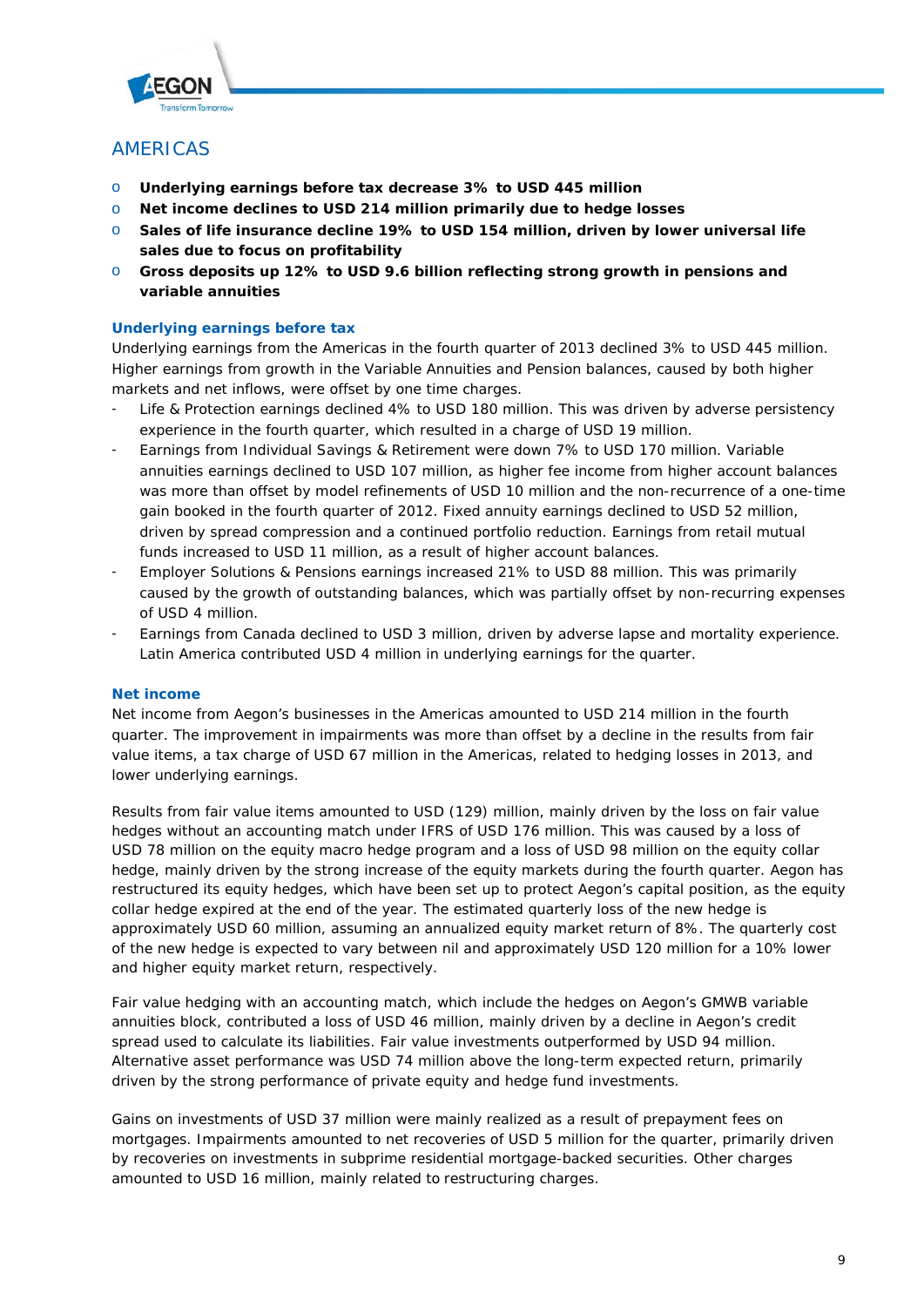

The results of run-off businesses improved to USD 18 million, mainly driven by a non-recurring DAC true-up of USD 14 million.

# **Return on capital**

In the fourth quarter 2013, the return on average capital, excluding revaluation reserves and defined benefit plan remeasurements, invested in Aegon's business in the Americas amounted to 6.9%. Excluding the capital allocated to the run-off businesses, return on capital amounted to 7.9%. The return on capital of Aegon's businesses excludes the benefit of leverage at the holding.

# **Operating expenses**

Operating expenses increased 2% to USD 500 million, mainly due to higher investments to expand Aegon's digital capabilities and restructuring expenses related to Enterprise Business Services, the shared services group set up to extract cost savings through improved economies of scale and enhance overall quality. Excluding these items, operating expenses were stable, as higher costs arising from the strong production in variable annuities were offset by cost savings.

### **Sales**

Gross deposits increased 12% to USD 9.6 billion. Gross deposits in pensions were up 15%, driven by plan takeovers and the focus on retirement readiness by growing customer participation and contributions, partly through expanded use of auto enrollment and auto escalation. Gross deposits in variable annuities were up by 60% compared to the fourth quarter of 2012, mainly driven by Aegon's continued focus on key distribution partners. The new variable annuity distribution agreement with Edward Jones started production in the fourth quarter. Gross deposits in stable value solutions of USD 0.8 billion were down as stable value balances are targeted to be maintained around current levels.

Net deposits, excluding run-off businesses, were up 62% to USD 1.7 billion in the fourth quarter, driven by strong growth in variable annuities with net deposits of USD 1.3 billion. Net deposits in pensions declined to USD 1.1 billion. Volatility in withdrawal rates on plan terminations and participant discontinuance can result in significant deviations in net deposits in pension over the year. Net flows into retail mutual funds were approximately stable at USD 0.1 billion. Fixed annuities experienced net outflows of USD 0.7 billion due to the overall portfolio reduction as part of a strategic repositioning of the business.

New life sales declined 19% to USD 154 million, driven by lower universal life sales due to product withdrawals and product redesign. New premium production for accident and health insurance was stable at USD 230 million.

#### **Market consistent value of new business**

The market consistent value of new business strongly increased to USD 242 million in the fourth quarter of 2013, resulting from strong improvements in variable annuities and life products. The former benefited from higher sales volumes as well as increased margins, partially driven by higher interest rates. The improvement in life insurance is primarily the result of product withdrawals and product redesign, mainly on universal life products with secondary guarantees.

#### **Revenue-generating investments**

Revenue-generating investments increased 3% to USD 363 billion during the fourth quarter. Investments for account of policyholders and off balance sheet investments for third parties were up by 6%, driven by net deposits as well as positive market movements. This increase was only partly offset by a decrease in general account assets as a result of outflows from the run-off businesses and fixed annuities.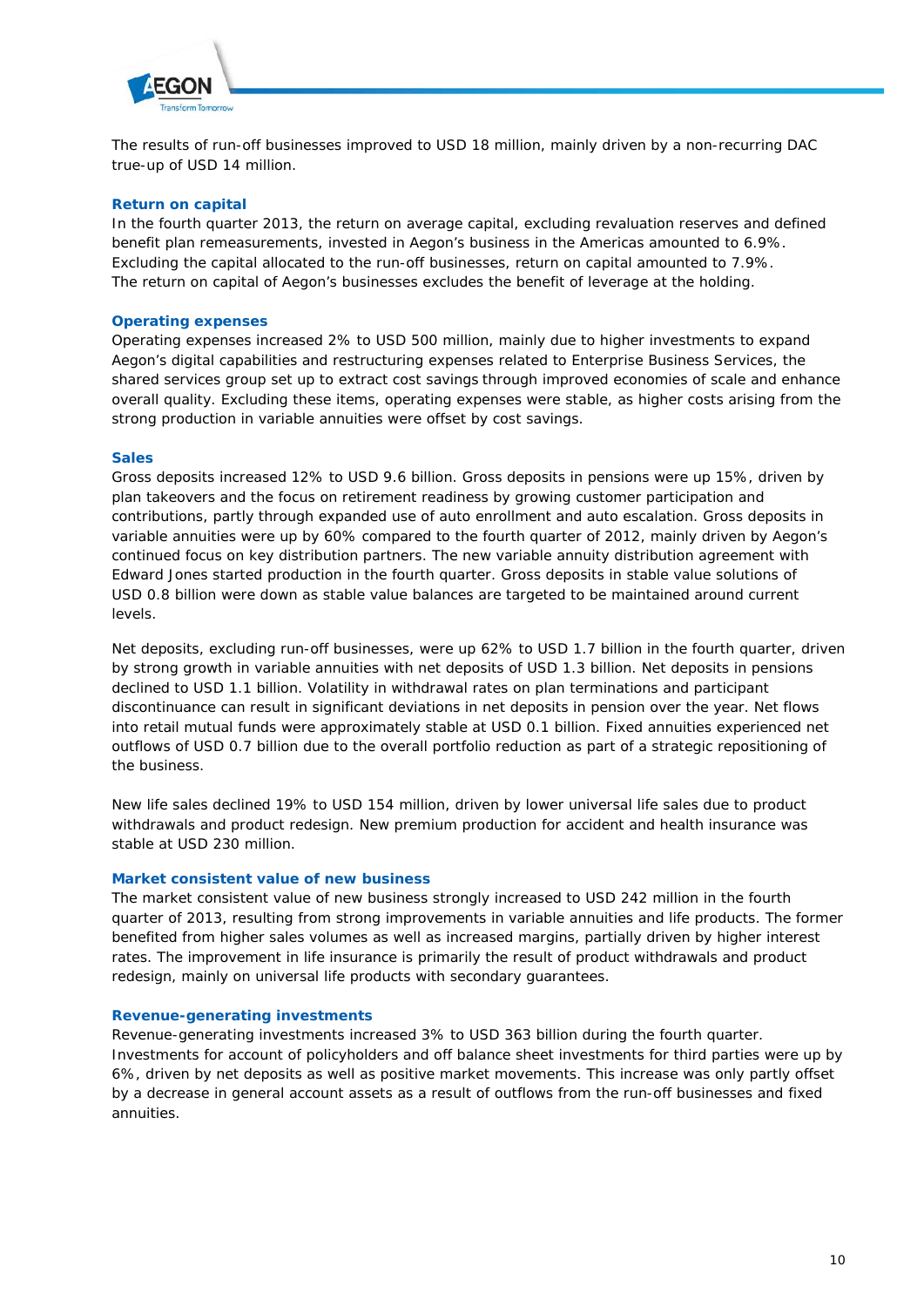

| Americas <sup>c)</sup>                                  |       |                |              |                            |         |                |          |          |                 |
|---------------------------------------------------------|-------|----------------|--------------|----------------------------|---------|----------------|----------|----------|-----------------|
| <b>USD millions</b>                                     | Notes | Q4 2013        | Q3 2013      | %                          | Q4 2012 | %              | FY 2013  | FY 2012  | %               |
| Underlying earnings before tax by line of business      |       |                |              |                            |         |                |          |          |                 |
| Life and protection                                     |       | 180            | 219          | (18)                       | 188     | (4)            | 752      | 746      | $\mathbf{1}$    |
| <b>Fixed annuities</b>                                  |       | 52             | 37           | 41                         | 63      | (17)           | 205      | 255      | (20)            |
| Variable annuities                                      |       | 107            | 136          | (21)                       | 112     | (4)            | 450      | 359      | 25              |
| Retail mutual funds                                     |       | 11             | 9            | 22                         | 8       | 38             | 33       | 25       | 32              |
| Individual savings and retirement products              |       | 170            | 182          | (7)                        | 183     | (7)            | 688      | 639      | 8               |
| Employer solutions & pensions                           |       | 88             | 90           | (2)                        | 73      | 21             | 350      | 319      | 10 <sup>°</sup> |
| Canada                                                  |       | 3              | (3)          | $\overline{\phantom{a}}$   | 9       | (67)           | 18       | 40       | (55)            |
| Latin America                                           |       | $\overline{4}$ | 2            | 100                        | 4       |                | 9        | 12       | (25)            |
| Underlying earnings before tax                          |       | 445            | 490          | (9)                        | 457     | (3)            | 1,817    | 1,756    | 3               |
| Fair value items                                        |       | (129)          | (662)        | 81                         | (22)    |                | (1,288)  | (98)     |                 |
| Realized gains / (losses) on investments                |       | 37             | 11           | ÷,                         | 57      | (35)           | 148      | 225      | (34)            |
| Impairment charges                                      |       | 5              | (21)         | $\overline{a}$             | (40)    |                | (56)     | (151)    | 63              |
| Other income / (charges)                                |       | (16)           | 119          |                            | (34)    | 53             | 95       | (37)     |                 |
| Run- off businesses                                     |       | 18             | $\mathbf{1}$ |                            | (17)    |                | 18       | 4        |                 |
| Income before tax                                       |       | 361            | (62)         |                            | 401     | (10)           | 734      | 1,699    | (57)            |
| Income tax                                              |       | (147)          | 73           |                            | (83)    | (77)           | (142)    | (342)    | 58              |
| Net income                                              |       | 214            | 11           |                            | 318     | (33)           | 592      | 1,357    | (56)            |
| Net underlying earnings                                 |       | 326            | 371          | (12)                       | 343     | (5)            | 1,328    | 1,288    | 3               |
|                                                         |       |                |              |                            |         |                |          |          |                 |
| Commissions and expenses                                |       | 1,093          | 1,081        | $\boldsymbol{\mathcal{I}}$ | 1,090   |                | 4,332    | 4,276    | $\mathbf{1}$    |
| of which operating expenses                             |       | 500            | 506          | (1)                        | 489     | $\overline{c}$ | 1,985    | 1,823    | 9               |
| New life sales                                          | 12    |                |              |                            |         |                |          |          |                 |
| Life single premiums                                    |       | 39             | 30           | 30                         | 93      | (58)           | 133      | 276      | (52)            |
| Life recurring premiums annualized                      |       | 151            | 151          |                            | 181     | (17)           | 602      | 640      | (6)             |
| Total recurring plus 1/10 single                        |       | 154            | 154          | $\overline{\phantom{a}}$   | 191     | (19)           | 615      | 668      | (8)             |
| Life & protection                                       |       | 128            | 124          | 3                          | 163     | (21)           | 505      | 563      | (10)            |
| Canada                                                  |       | 17             | 19           | (11)                       | 16      | 6              | 68       | 60       | 13              |
| Latin America                                           |       | 9              | 11           | (18)                       | 12      | (25)           | 42       | 45       | (7)             |
| Total recurring plus 1/10 single                        |       | 154            | 154          | $\overline{\phantom{a}}$   | 191     | (19)           | 615      | 668      | (8)             |
| New premium production accident and health insurance    |       | 230            | 201          | 14                         | 230     |                | 902      | 905      |                 |
| Gross deposits (on and off balance) by line of business | 12    |                |              |                            |         |                |          |          |                 |
| Life & protection                                       |       | 3              | 5            | (40)                       | 4       | (25)           | 11       | 12       | (8)             |
| <b>Fixed annuities</b>                                  |       | 104            | 123          | (15)                       | 145     | (28)           | 552      | 371      | 49              |
| Variable annuities                                      |       | 2,299          | 2,324        | (1)                        | 1,441   | 60             | 8,496    | 5,350    | 59              |
| Retail mutual funds                                     |       | 940            | 950          | (1)                        | 998     | (6)            | 4,301    | 3,437    | 25              |
| Individual savings & retirement products                |       | 3,344          | 3,397        | (2)                        | 2,584   | 29             | 13,349   | 9,158    | 46              |
| Employer solutions & pensions                           |       | 6,236          | 7,094        | (12)                       | 5,948   | 5              | 24,222   | 25,383   | (5)             |
| Canada                                                  |       | 24             | 23           | $\overline{4}$             | 37      | (35)           | 125      | 177      | (29)            |
| Latin America                                           |       | 4              | 3            | 33                         | 6       | (33)           | 18       | 17       | 6               |
| <b>Total gross deposits</b>                             |       | 9,610          | 10,522       | (9)                        | 8,579   | 12             | 37,725   | 34,747   | 9               |
| Net deposits (on and off balance) by line of business   | 12    |                |              |                            |         |                |          |          |                 |
| Life & protection                                       |       | (10)           | (8)          | (25)                       | (9)     | (11)           | (40)     | (37)     | (8)             |
| <b>Fixed annuities</b>                                  |       | (657)          | (557)        | (18)                       | (732)   | 10             | (2, 375) | (2, 511) | 5               |
| Variable annuities                                      |       | 1,279          | 1,362        | (6)                        | 444     | 188            | 4,644    | 1,732    | 168             |
| Retail mutual funds                                     |       | 64             | 25           | 156                        | 112     | (43)           | 482      | 322      | 50              |
| Individual savings & retirement products                |       | 686            | 830          | (17)                       | (176)   |                | 2,751    | (457)    |                 |
| Employer solutions & pensions                           |       | 1,077          | 2,655        | (59)                       | 1,317   | (18)           | 6,376    | 5,368    | 19              |
| Canada                                                  |       | (100)          | (80)         | (25)                       | (114)   | 12             | (370)    | (401)    | 8               |
| Latin America                                           |       | 3              | 3            |                            | 5       | (40)           | 12       | 13       | (8)             |
| Total net deposits excluding run-off businesses         |       | 1,656          | 3,400        | (51)                       | 1,023   | 62             | 8,730    | 4,486    | 95              |
| Run-off businesses                                      |       | (242)          | (644)        | 62                         | (780)   | 69             | (3, 140) | (3,265)  | $\pmb{4}$       |
| <b>Total net deposits</b>                               |       | 1,415          | 2,756        | (49)                       | 243     |                | 5,590    | 1,221    |                 |

# **Revenue-generating investments**

|                                             | Dec. 31, | Sept. 30, |              |
|---------------------------------------------|----------|-----------|--------------|
|                                             | 2013     | 2013      | %            |
| Revenue-generating investments (total)      | 363,262  | 352.553   | $\mathbf{3}$ |
| Investments general account                 | 104.425  | 106.324   | (2)          |
| Investments for account of policyholders    | 103.659  | 98.199    | 6            |
| Off balance sheet investments third parties | 155.179  | 148.030   | 5            |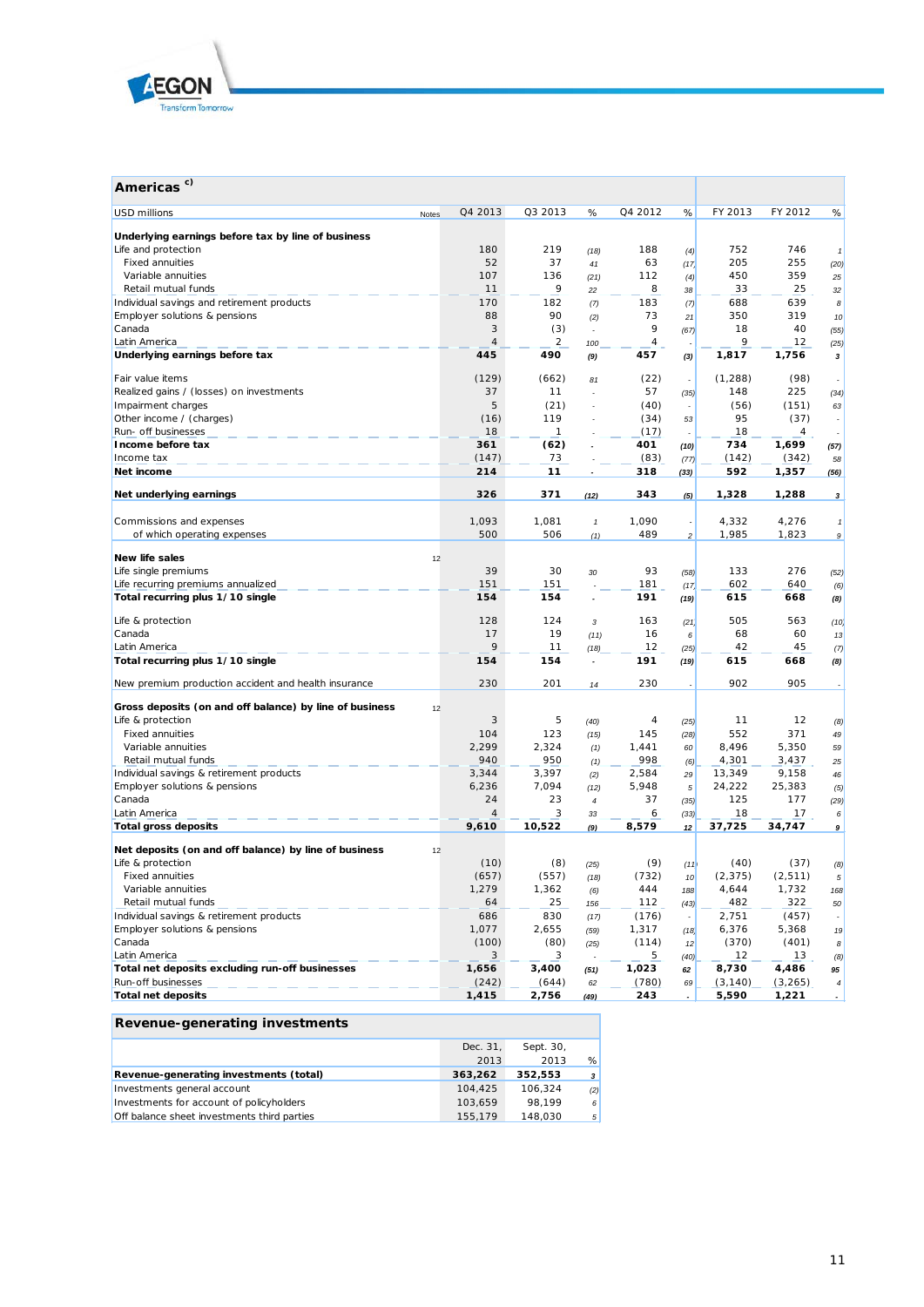

# THE NETHERLANDS

- o **Underlying earnings before tax up to EUR 110 million, mainly driven by a benefit from observed mortality of EUR 25 million**
- o **Net income declines to EUR 23 million, mainly due to lower fair value items**
- o **New life sales decline to EUR 95 million due to the absence of a large pension transaction**

# **Underlying earnings before tax**

Underlying earnings from Aegon's operations in the Netherlands increased to EUR 110 million, mainly driven by a benefit resulting from observed mortality of EUR 25 million.

- Earnings from Aegon's Life & Savings operations in the Netherlands declined to EUR 59 million. Higher investment income was more than offset by the non-recurrence of a benefit resulting from observed mortality of EUR 24 million recorded in the fourth quarter of 2012. In addition, earnings were impacted by EUR 7 million from reduced policy charges on unit-linked products, as part of the acceleration of product improvements to unit-linked insurance policies.
- Earnings from the Pension business amounted to EUR 52 million, mainly driven by a one-time benefit resulting from observed mortality of EUR 25 million and higher income on mortgage investments allocated to the investment portfolio of the Pension business as production increased. In addition, earnings in the fourth quarter of 2012 suffered from a one-time charge resulting from observed mortality of EUR 17 million and unfavorable mortality.
- Non-life earnings amounted to a loss of EUR 6 million. Claims in the general insurance business increased because of the large storm in October and several large fires, which more than offset lower expenses and higher investment income. Management actions have been taken to further improve the profitability of the Non-life business, including ending the relationship with several proxy underwriters during the fourth quarter.
- The distribution businesses recorded a profit of EUR 6 million, up 20% from the fourth quarter of 2012. This was primarily driven by acquiring additional portfolio servicing contracts, next to a continued focus on cost control.

# **Net income**

Net income from Aegon's businesses in the Netherlands declined to EUR 23 million. Results on fair value items amounted to a loss of EUR 145 million, which was primarily driven by a loss on the guarantee portfolio of EUR 113 million. This was mainly the result of the tightening of Aegon's credit spread and model refinements. Realized gains on investments totaled EUR 66 million and were the result of adjustments to the asset mix to bring it in line with the new regulatory yield curve and selective de-risking, which has been completed during the fourth quarter. Impairments amounted to a positive EUR 3 million, primarily driven by model refinements on the residential mortgage portfolio. Incurred losses on the mortgage portfolio did not show a significant increase in the fourth quarter. Other charges were EUR 6 million, mainly caused by restructuring costs.

# **Return on capital**

The return on average capital, excluding revaluation reserves and defined benefit plan remeasurements, invested in Aegon's businesses in the Netherlands increased to 9.0%, driven by higher net underlying earnings. Return on capital of Aegon's businesses excludes the benefit of leverage at the holding.

# **Operating expenses**

Operating expenses were down 2% to EUR 190 million, as investments in the business were more than offset by lower employee benefit expenses.

# **Sales**

New life sales amounted to EUR 95 million in the fourth quarter. Individual life sales declined 11% to EUR 8 million, as the ongoing shift to *banksparen* products more than offset higher term life sales related to new mortgage production. The Life & Savings business is increasingly acting as a mortgage originator for other parts of Aegon, including the Pension business and Asset Management, through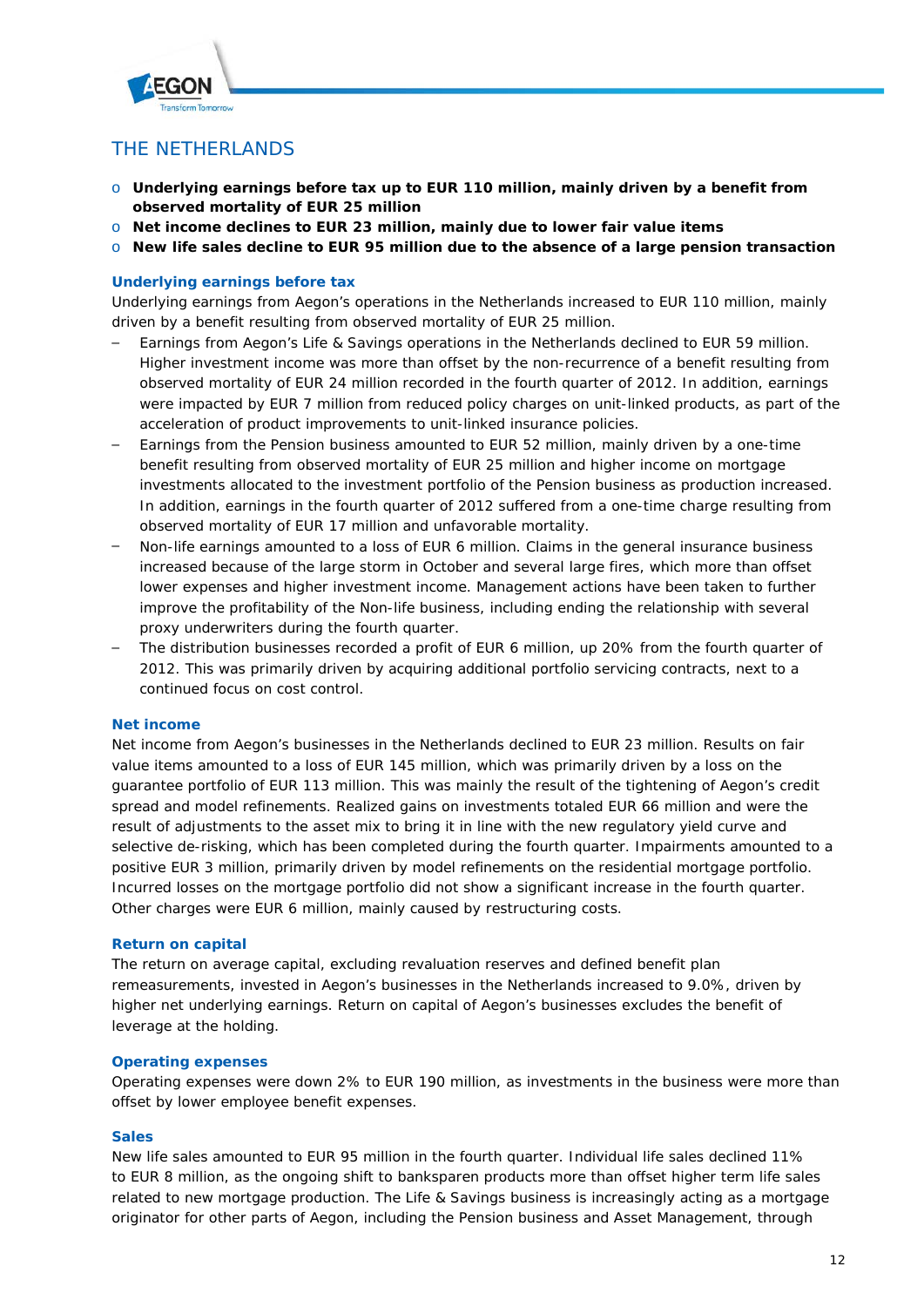

the launch of the Dutch Mortgage Fund. Pension sales amounted to EUR 87 million. Despite signing multiple new contracts, sales were down 45% as the comparable quarter in 2012 contained a single very large transaction.

Production of mortgages in the fourth quarter of 2013 amounted to EUR 1.1 billion, 59% higher than in the fourth quarter of 2012, mainly driven by the recently launched Dutch Mortgage Fund for third party investors. Premium production for accident and health dropped to EUR 1 million, resulting from a focus on profitability. General insurance production amounted to EUR 6 million.

Gross deposits increased to EUR 329 million, as a higher production of *banksparen* products more than offset a decline in traditional savings deposits.

### **Market consistent value of new business**

The market consistent value of new business in the Netherlands amounted to EUR 59 million, down 31% compared to the fourth quarter of 2012. This decline was driven by a lower contribution from mortgages as margins declined.

### **Revenue-generating investments**

Revenue-generating investments amounted to EUR 72 billion, up 1% compared with the previous quarter.

| c)<br><b>The Netherlands</b>                            |              |              |         |                             |                |                      |                |                |      |
|---------------------------------------------------------|--------------|--------------|---------|-----------------------------|----------------|----------------------|----------------|----------------|------|
| <b>EUR millions</b>                                     | <b>Notes</b> | Q4 2013      | Q3 2013 | %                           | Q4 2012        | %                    | FY 2013        | FY 2012        | %    |
| Underlying earnings before tax by line of business      |              |              |         |                             |                |                      |                |                |      |
| Life and Savings                                        |              | 59           | 59      |                             | 79             | (25)                 | 243            | 267            | (9)  |
| Pensions                                                |              | 52           | 27      | 93                          | 5              | $\overline{a}$       | 111            | 67             | 66   |
| Non-life                                                |              | (6)          | (3)     | (100)                       | (4)            | (50)                 | (20)           | (27)           | 26   |
| Distribution                                            |              | 6            | 2       | 200                         | 5              | 20                   | 18             | 16             | 13   |
| Share in underlying earnings before tax of associates   |              |              |         |                             |                | $\ddot{\phantom{0}}$ | $\overline{2}$ | $\overline{2}$ |      |
| Underlying earnings before tax                          |              | 110          | 85      | 29                          | 85             | 29                   | 355            | 325            | 9    |
| Fair value items                                        |              | (145)        | 14      | $\overline{a}$              | 8              | $\sim$               | (240)          | 123            |      |
| Realized gains / (losses) on investments                |              | 66           | 190     | (65)                        | 70             | (6)                  | 342            | 138            | 148  |
| Impairment charges                                      |              | 3            | (13)    | $\mathcal{L}_{\mathcal{A}}$ | (10)           | $\sim$               | (32)           | (29)           | (10) |
| Other income / (charges)                                |              | (6)          | (2)     | (200)                       | (7)            | 14                   | (36)           | (279)          | 87   |
| Income before tax                                       |              | 28           | 274     | (90)                        | 146            | (81)                 | 388            | 278            | 40   |
| Income tax                                              |              | (4)          | (84)    | 95                          | (28)           | 86                   | (97)           | (11)           |      |
| Net income                                              |              | 23           | 190     | (88)                        | 118            | (81)                 | 292            | 267            | 9    |
| Net underlying earnings                                 |              | 86           | 66      | 30                          | 69             | 25                   | 274            | 260            | 5    |
|                                                         |              |              |         |                             |                |                      |                |                |      |
| Commissions and expenses                                |              | 250          | 240     | $\overline{4}$              | 255            | (2)                  | 997            | 1,036          | (4)  |
| of which operating expenses                             |              | 190          | 182     | $\overline{4}$              | 194            | (2)                  | 732            | 746            | (2)  |
| New life sales                                          |              |              |         |                             |                |                      |                |                |      |
| Life single premiums                                    |              | 810          | 192     |                             | 1.024          | (21)                 | 1.737          | 1.604          | 8    |
| Life recurring premiums annualized                      |              | 14           | 3       |                             | 64             | (78)                 | 32             | 86             | (63) |
| Total recurring plus 1/10 single                        |              | 95           | 23      |                             | 166            | (43)                 | 206            | 246            | (16) |
| Life and Savings                                        |              | 8            | 8       |                             | 9              | (11)                 | 40             | 46             | (13) |
| Pensions                                                |              | 87           | 15      |                             | 157            | (45)                 | 166            | 200            | (17) |
| Total recurring plus 1/10 single                        |              | 95           | 23      |                             | 166            | (43)                 | 206            | 246            | (16) |
| New premium production accident and health insurance    |              | $\mathbf{1}$ | 5       | (80)                        | 6              | (83)                 | 24             | 21             | 14   |
| New premium production general insurance                |              | 6            | 6       |                             | $\overline{7}$ | (14)                 | 26             | 30             | (13) |
| Gross deposits (on and off balance) by line of business |              |              |         |                             |                |                      |                |                |      |
| Life and Savings                                        |              | 329          | 278     | 18                          | 282            | 17                   | 1,338          | 1,484          | (10) |
| <b>Total gross deposits</b>                             |              | 329          | 278     | 18                          | 282            | 17                   | 1,338          | 1,484          | (10) |
| Net deposits (on and off balance) by line of business   |              |              |         |                             |                |                      |                |                |      |
| Life and Savings                                        |              | (87)         | (64)    | (36)                        | (248)          | 65                   | (199)          | (979)          | 80   |
| <b>Total net deposits</b>                               |              | (87)         | (64)    | (36)                        | (248)          | 65                   | (199)          | (979)          | 80   |
|                                                         |              |              |         |                             |                |                      |                |                |      |

#### **Revenue-generating investments**

|                                             | Dec. 31. | Sept. 30, |                |
|---------------------------------------------|----------|-----------|----------------|
|                                             | 2013     | 2013      | %              |
| Revenue-generating investments (total)      | 71,993   | 71.001    |                |
| Investments general account                 | 45.354   | 44.431    | $\overline{z}$ |
| Investments for account of policyholders    | 25.646   | 25.560    |                |
| Off balance sheet investments third parties | 994      | 1.010     | (2)            |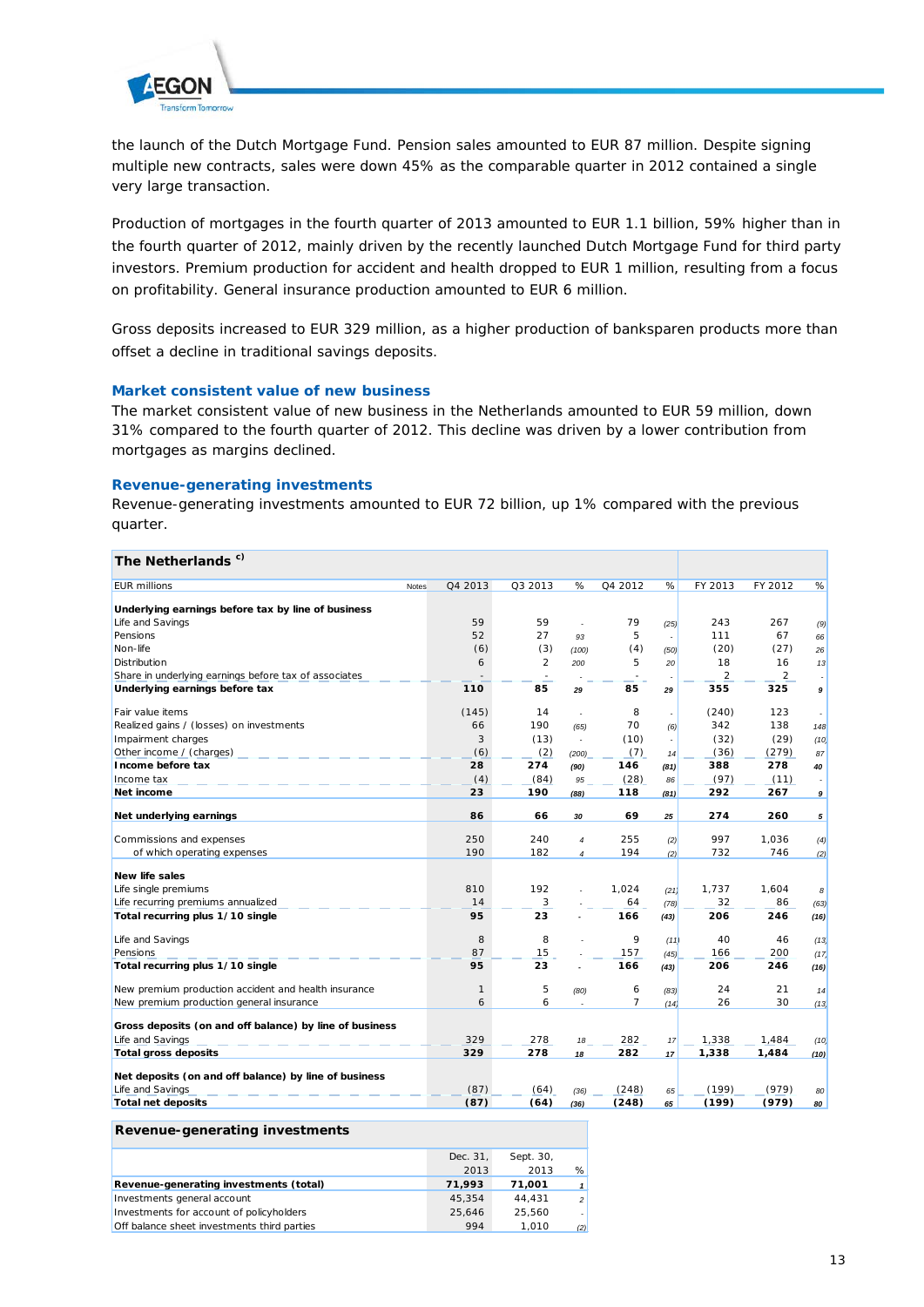

# UNITED KINGDOM

- o **Strong platform growth; assets reach GBP 1.3 billion by the end of 2013**
- o **Underlying earnings before tax of GBP 18 million; impacted by technology investments of GBP 7 million in the quarter**
- o **Net income down to GBP 2 million due to business transformation costs**
- o **New life sales return to normal level at GBP 179 million, following exceptionally high pre-RDR sales levels in previous quarters; full year new life sales up 13%**

# **Underlying earnings before tax**

Underlying earnings before tax from Aegon's operations in the UK declined to GBP 18 million in the fourth quarter, driven by investments in technology of GBP 7 million.

- Earnings from Life increased 53% to GBP 26 million, driven by a one-time benefit from reserving changes for annuity products of GBP 8 million.
- Earnings from Pensions amounted to a loss of GBP 9 million. Earnings benefited from the favorable impact of higher equity markets compared to the fourth quarter of 2012. This was more than offset by GBP 7 million of expenses related to creating a digital capability for the non-advised client group in order to facilitate the upgrade to the platform and a one-time loss of GBP 2 million. Adverse persistency amounted to GBP 4 million in the fourth quarter, which was driven by outflow from the individual non-platform business. To improve persistency, Aegon will launch its self-service platform aimed at non-advised clients, which is planned for the first half of 2014.

# **Net income**

Net income amounted to GBP 2 million. Business transformation costs of GBP 13 million in the fourth quarter of 2013 were mostly related to in-sourcing the platform servicing and development and other restructuring costs. The business transformation is expected to continue into 2014. The loss on fair value items was GBP 5 million, driven by equity hedges to protect the capital position. Realized gains amounted to GBP 8 million, resulting from selective de-risking.

# **Return on capital**

The return on average capital, excluding revaluation reserves and defined benefit plan remeasurements, invested in Aegon's businesses in the United Kingdom declined to 1.4% in the fourth quarter of 2013. This was primarily caused by expenses related to investments in technology.

# **Operating expenses**

Operating expenses for the fourth quarter of 2013 increased 24% to GBP 84 million, as expenses related to investments in technology and business transformation costs of GBP 20 million were incurred. Excluding these costs, expenses were down as compared to the fourth quarter of 2012, due to cost reductions and the divestment of distribution firm Positive Solutions in the second quarter of 2013.

# **Sales**

Platform assets continued to grow during the fourth quarter of 2013, reaching GBP 1.3 billion by the end of 2013. Driving corporate business from pre-RDR propositions onto the platform is a key focus going forward given the relative immaturity of the corporate platform market. In addition, in light of the evolving market and regulatory changes, development of a front-end technology interface on the platform is key to gain better engagement and interaction with customers. This development, to be implemented in first half of 2014, will position Aegon in the broader savings and retirement market across the individual and corporate market. This will be built on the same technology as the Aegon Retirement Choices platform.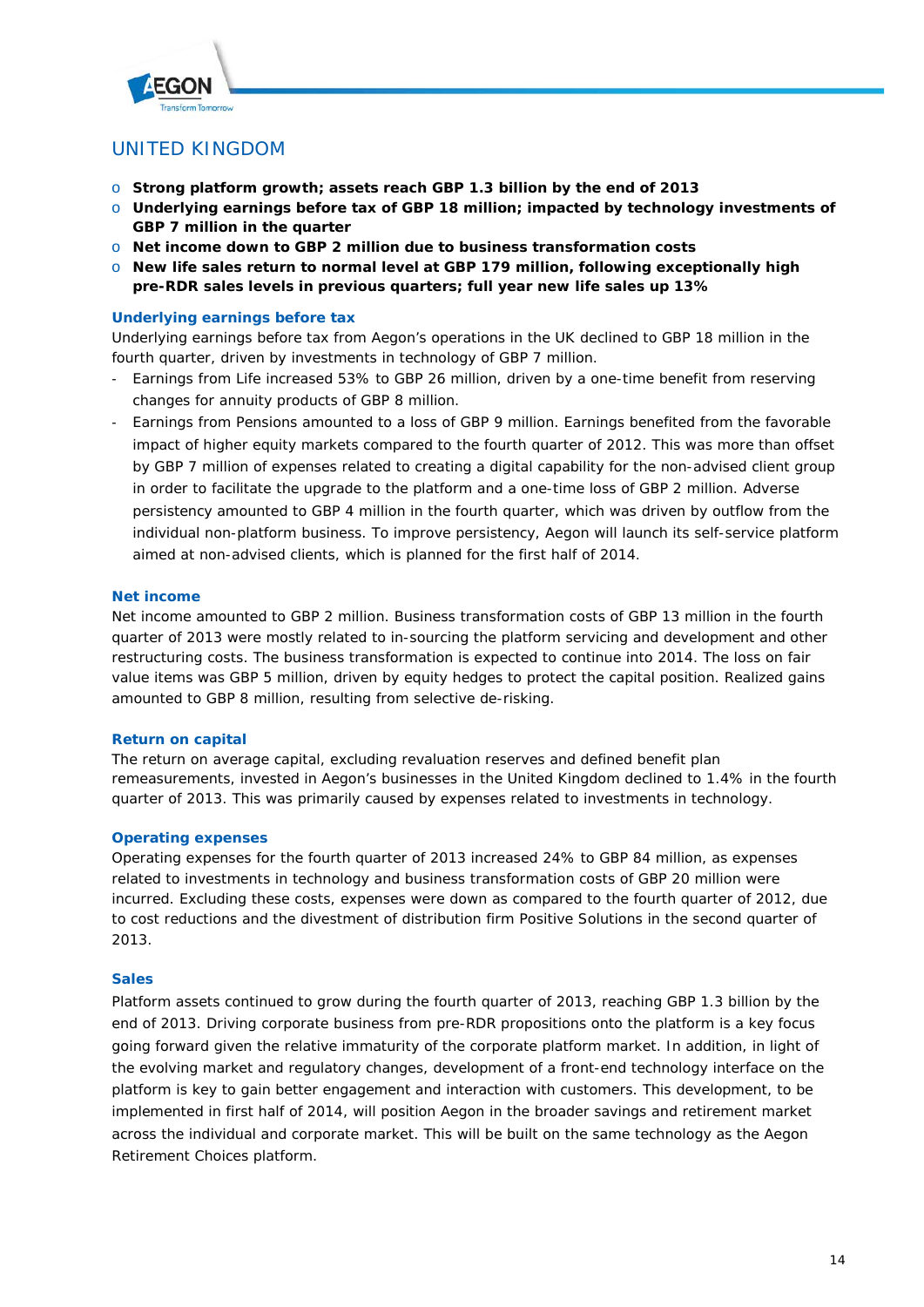

Gross deposits in the fourth quarter amounted to GBP 52 million, driven by platform savings products, as the platform gained momentum in the market. New life sales were down 28% to GBP 179 million compared to the fourth quarter of 2012, which was a particularly strong quarter due to the introduction of RDR on January 1, 2013.

# **Market consistent value of new business**

The market consistent value of new business in the UK declined to GBP 6 million, driven by lower margins and volumes on annuities and lower volumes in pensions.

# **Revenue-generating investments**

Revenue-generating investments were stable at GBP 57 billion in the fourth quarter.

# **United Kingdom c)**

| יייטשעייירי שטיויוט                                     |       |                |         |      |              |                          |                |         |                          |
|---------------------------------------------------------|-------|----------------|---------|------|--------------|--------------------------|----------------|---------|--------------------------|
| <b>GBP</b> millions                                     | Notes | Q4 2013        | Q3 2013 | %    | Q4 2012      | %                        | FY 2013        | FY 2012 | %                        |
| Underlying earnings before tax by line of business      |       |                |         |      |              |                          |                |         |                          |
| Life                                                    |       | 26             | 17      | 53   | 17           | 53                       | 83             | 66      | 26                       |
| Pensions                                                |       | (9)            | 6       |      | 5            | $\overline{a}$           | $\overline{2}$ | 25      | (92)                     |
| Distribution                                            |       |                |         |      |              |                          | (2)            | (2)     | ×.                       |
| Underlying earnings before tax                          |       | 18             | 23      | (22) | 22           | (18)                     | 84             | 89      | (6)                      |
| Fair value items                                        |       | (5)            | (6)     | 17   | (9)          | 44                       | (14)           | (26)    | 46                       |
| Realized gains / (losses) on investments                |       | 8              | 8       |      | 28           | (71)                     | 41             | 68      | (40)                     |
| Impairment charges                                      |       | (2)            | (11)    | 82   |              |                          | (26)           | $\sim$  |                          |
| Other income / (charges)                                |       | 2              | (1)     |      | $\mathbf{1}$ | 100                      | (38)           | 28      | $\overline{\phantom{a}}$ |
| Income before tax                                       |       | 22             | 13      | 69   | 42           | (48)                     | 46             | 159     | (71)                     |
| Income tax attributable to policyholder return          |       | (15)           | (8)     | (88) | (5)          | (200)                    | (27)           | (32)    | 16                       |
| Income before income tax on shareholders return         |       | 6              | 5       | 20   | 37           | (84)                     | 19             | 127     | (85)                     |
| Income tax on shareholders return                       |       | (5)            | 83      |      | (6)          | 17                       | 83             | 13      | $\overline{\phantom{a}}$ |
| Net income                                              |       | $\overline{2}$ | 88      | (98) | 31           | (94)                     | 102            | 140     | (27)                     |
| Net underlying earnings                                 |       | 11             | 101     | (89) | 20           | (45)                     | 155            | 112     | 38                       |
| Commissions and expenses                                |       | 155            | 143     | 8    | 158          | (2)                      | 629            | 594     | 6                        |
| of which operating expenses                             |       | 84             | 78      | 8    | 68           | 24                       | 328            | 269     | 22                       |
| <b>New life sales</b>                                   | 8     |                |         |      |              |                          |                |         |                          |
| Life single premiums                                    |       | 917            | 796     | 15   | 694          | 32                       | 3,446          | 2,529   | 36                       |
| Life recurring premiums annualized                      |       | 87             | 110     | (21) | 178          | (51)                     | 516            | 505     | $\overline{c}$           |
| Total recurring plus 1/10 single                        |       | 179            | 190     | (6)  | 247          | (28)                     | 860            | 758     | 13                       |
| Life                                                    |       | 13             | 15      | (13) | 19           | (32)                     | 58             | 72      | (19)                     |
| Pensions                                                |       | 166            | 175     | (5)  | 228          | (27)                     | 802            | 686     | 17                       |
| Total recurring plus 1/10 single                        |       | 179            | 190     | (6)  | 247          | (28)                     | 860            | 758     | 13                       |
| Gross deposits (on and off balance) by line of business |       |                |         |      |              |                          |                |         |                          |
| Variable annuities                                      |       | $\mathbf{1}$   |         |      | 4            | (75)                     | 3              | 22      | (86)                     |
| Savings                                                 |       | 51             | 86      | (41) | 8            | $\overline{\phantom{a}}$ | 236            | 8       | $\overline{\phantom{a}}$ |
| <b>Total gross deposits</b>                             |       | 52             | 86      | (40) | 12           | $\overline{a}$           | 239            | 30      | $\sim$                   |
| Net deposits (on and off balance) by line of business   |       |                |         |      |              |                          |                |         |                          |
| Variable annuities                                      |       | (15)           | (10)    | (50) | (5)          | (200)                    | (43)           | (11)    |                          |
| Savings                                                 |       | 46             | 78      | (41) | 8            |                          | 222            | 8       |                          |
| <b>Total net deposits</b>                               |       | 31             | 68      | (54) | 3            | $\overline{\phantom{a}}$ | 179            | (3)     |                          |

Sept. 30, 2013 2013 %

| .                                      |          |
|----------------------------------------|----------|
|                                        | Dec. 31. |
|                                        | 2013     |
| Revenue-generating investments (total) | 57.277   |

| Revenue-generating investments (total)      | 57.277 | 56.890 |     |
|---------------------------------------------|--------|--------|-----|
| Investments general account                 | 8.938  | 9.042  | (1) |
| Investments for account of policyholders    | 48.101 | 47.658 |     |
| Off balance sheet investments third parties | 239    | 190    | 26  |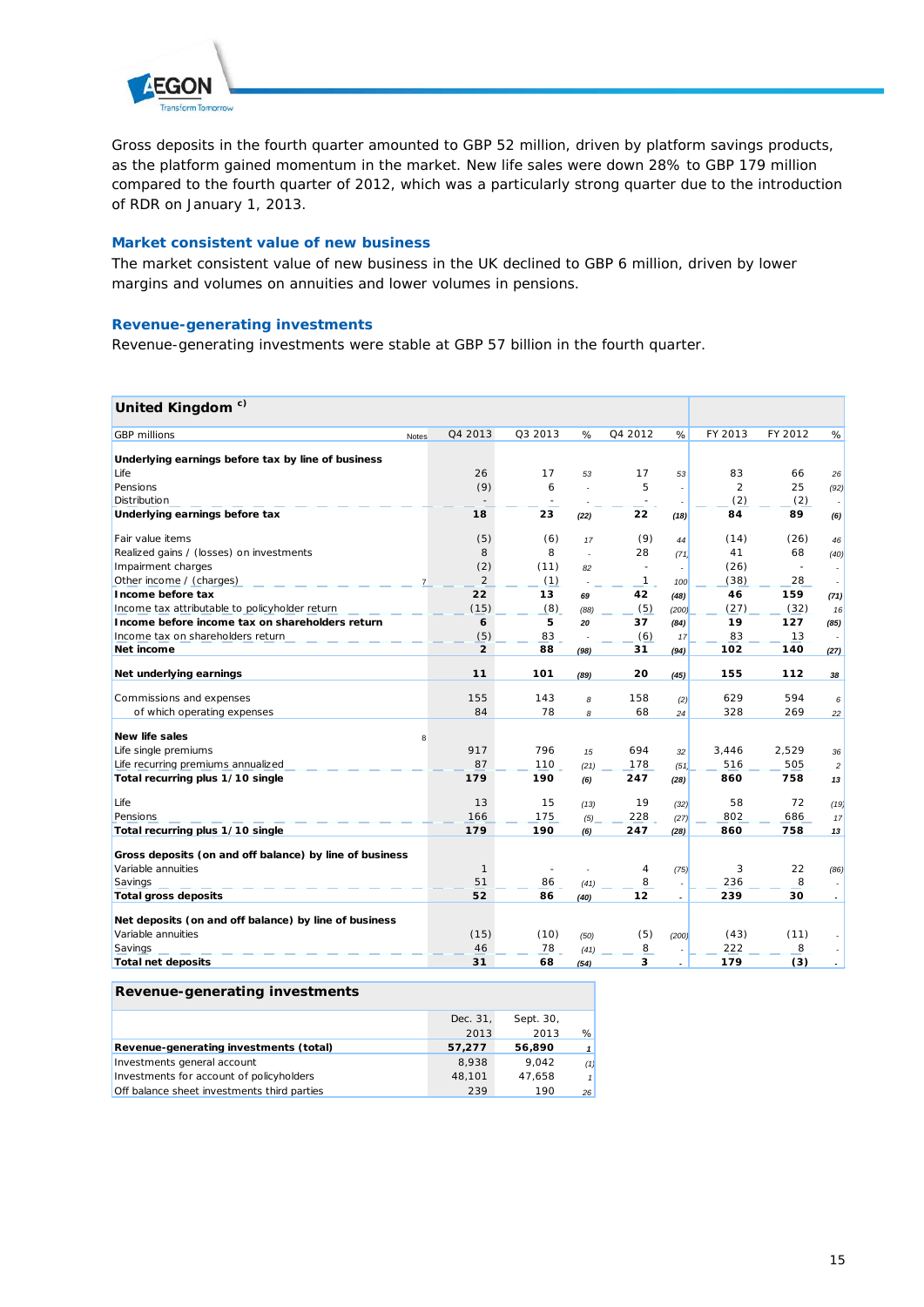

# NEW MARKETS

- o **Underlying earnings before tax down 6% to EUR 49 million mainly driven by divestments and insurance tax in Hungary**
- o **Net income of EUR 24 million, including a final write down of EUR 10 million on intangibles related to Polish pension funds**
- o **New life sales increased to EUR 58 million due to growth in Asia**

# **Underlying earnings before tax**

In New Markets, Aegon's underlying earnings before tax declined 6% to EUR 49 million, as higher earnings from Asia were more than offset by the introduction of the insurance tax in Hungary and a divestment in Spain.

- Earnings from Central & Eastern Europe declined 40% to EUR 15 million, which was primarily driven by the introduction of the insurance tax in Hungary, which amounted to EUR 3 million. In addition, earnings were impacted by a lower non-life result in Hungary and the impact of the inclusion of the business in Ukraine, which showed a loss of EUR 2 million in the fourth quarter.
- Results from Aegon's operations in Asia improved and amounted to EUR 1 million, driven by the positive impact of the growth of the business and the non-recurrence of several small one-time charges booked in the fourth quarter of 2012.
- Earnings from Spain & France decreased to EUR 7 million due to the divestment of the joint venture with Unnim, which contributed EUR 4 million in the fourth quarter of 2012. The new joint venture with Santander added EUR 5 million to underlying earnings, which was mostly offset by higher investments in developing a direct distribution channel. The earnings contribution from partner La Mondiale in France was stable compared to the same quarter last year and amounted to EUR 5 million.
- Results from Variable Annuities Europe amounted to EUR 3 million, mainly resulting from lower expenses.
- Earnings from Aegon Asset Management declined 4% to EUR 23 million, as the positive impact of higher third party asset balances was more than offset by the loss of earnings from the sale of hedge fund manager Prisma, which added EUR 2 million to underlying earnings in the fourth quarter of 2012.

# **Net income**

The net income from Aegon's operations in New Markets amounted to EUR 24 million. Lower impairment charges were more than offset by the absence of gains on divestments and an additional impairment on intangible assets of EUR 10 million related to the Polish pension fund business.

In December 2013, the Polish parliament approved legislation to overhaul the existing state pension system. In anticipation thereof, in the third quarter of 2013 Aegon already decided to largely impair the intangible assets related to the Polish pension business by EUR 182 million. However, the final legislation was more unfavorable than anticipated, resulting in a full write down of the intangible assets. This resulted in an additional charge of EUR 10 million in the fourth quarter.

Impairments amounted to EUR 6 million, driven by the Hungarian foreign currency mortgage portfolio. Impairments were negatively impacted by client anticipation on additional debt relief measures announced by the Hungarian government in the fourth quarter.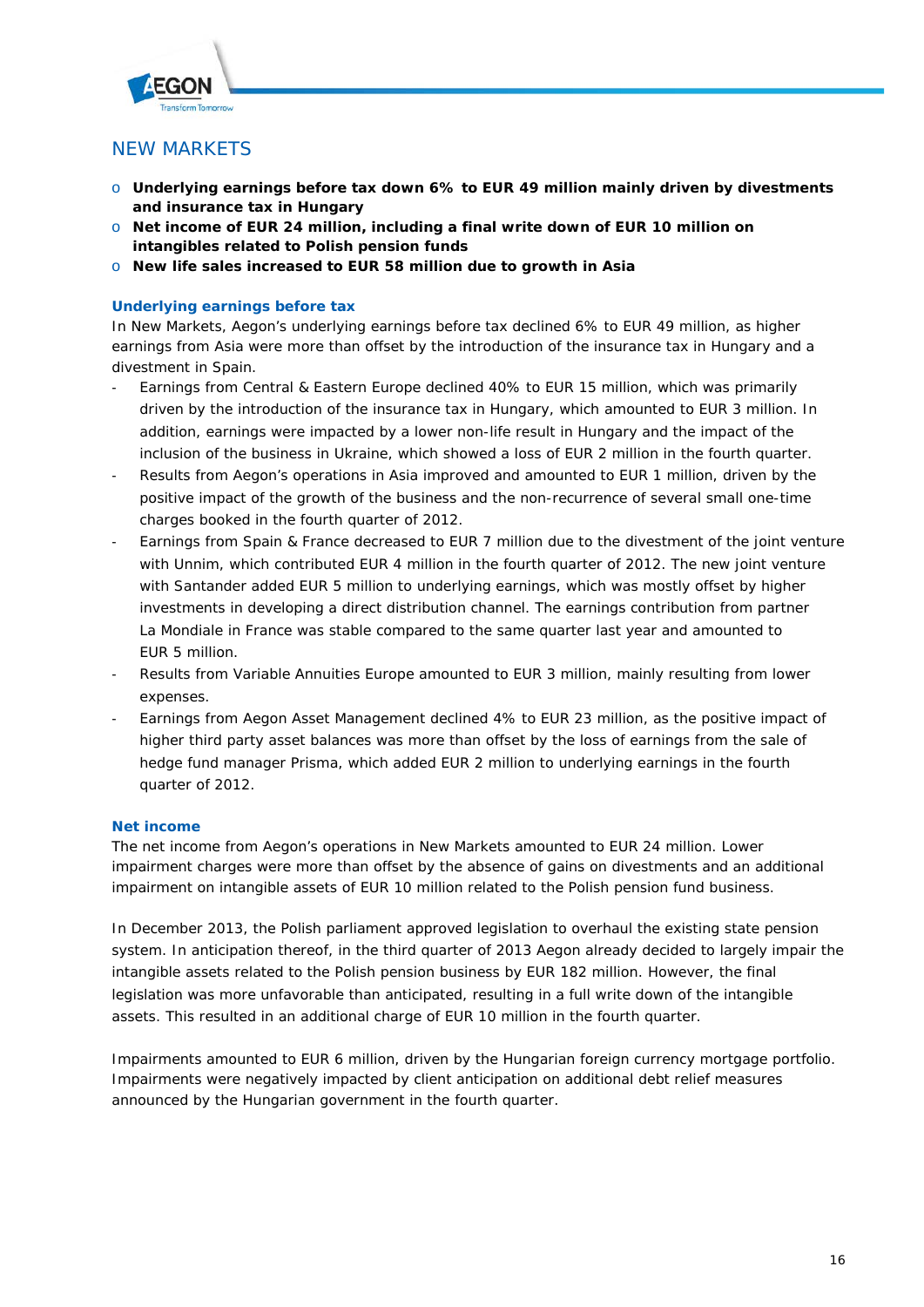

## **Return on capital**

The return on average capital, excluding revaluation reserves, invested in Aegon's businesses in New Markets declined to 5.8%, mainly the result of lower net underlying earnings. Return on capital of Aegon's businesses excludes the benefit of leverage at the holding.

# **Operating expenses**

Operating expenses increased 15% to EUR 176 million in the fourth quarter. This was primarily driven by higher variable expenses in Aegon Asset Management, higher costs in Asia, which were driven by investments to support future growth, and the introduction of the insurance tax in Hungary.

# **Sales**

New life sales increased 2% to EUR 58 million.

- In Central & Eastern Europe, new life sales declined 9% to EUR 29 million. Sales growth in Turkey due to improved distribution productivity was more than offset by lower sales in Poland resulting from reduced production in the broker channel.
- In Asia, new life sales increased 36% to EUR 15 million. This was mainly driven by the launch of a new universal life product in the fourth quarter of 2013 and a small number of large policies written.

New life sales in Spain were stable at EUR 14 million, as the sales contribution from the joint venture with Santander was offset by the loss of sales from the joint venture with Unnim, which was divested in the second quarter of 2013. The joint venture with Santander accounted for EUR 5 million of the new life sales in the fourth quarter of 2013.

New premium production from Aegon's accident and health insurance business declined to EUR 10 million, mainly driven by lower sales of the direct marketing activities in Japan. New premium production from Aegon's general insurance business was up 22% to EUR 11 million, driven by the inclusion of the Santander joint venture and growth in Central & Eastern Europe.

Gross deposits in New Markets amounted to EUR 3.2 billion, up 36% from the fourth quarter of 2012. Gross deposits in Aegon Asset Management increased 37% to EUR 2.9 billion, mainly driven by strong growth in institutional sales in the United States and the Netherlands. Gross deposits in Asia quadrupled to EUR 164 million driven by strong sales of variable annuities in Japan.

# **Market consistent value of new business**

The market consistent value of new business in New Markets declined 19% to EUR 22 million. The negative impact of the divestments in Spain and lower sales in Poland more than offset the strong improvement in Asia compared to the fourth quarter of 2012, which was driven by increased sales.

# **Revenue-generating investments**

Revenue-generating investments increased 2% to EUR 71 billion during the fourth quarter of 2013, driven by net inflows and higher equity markets.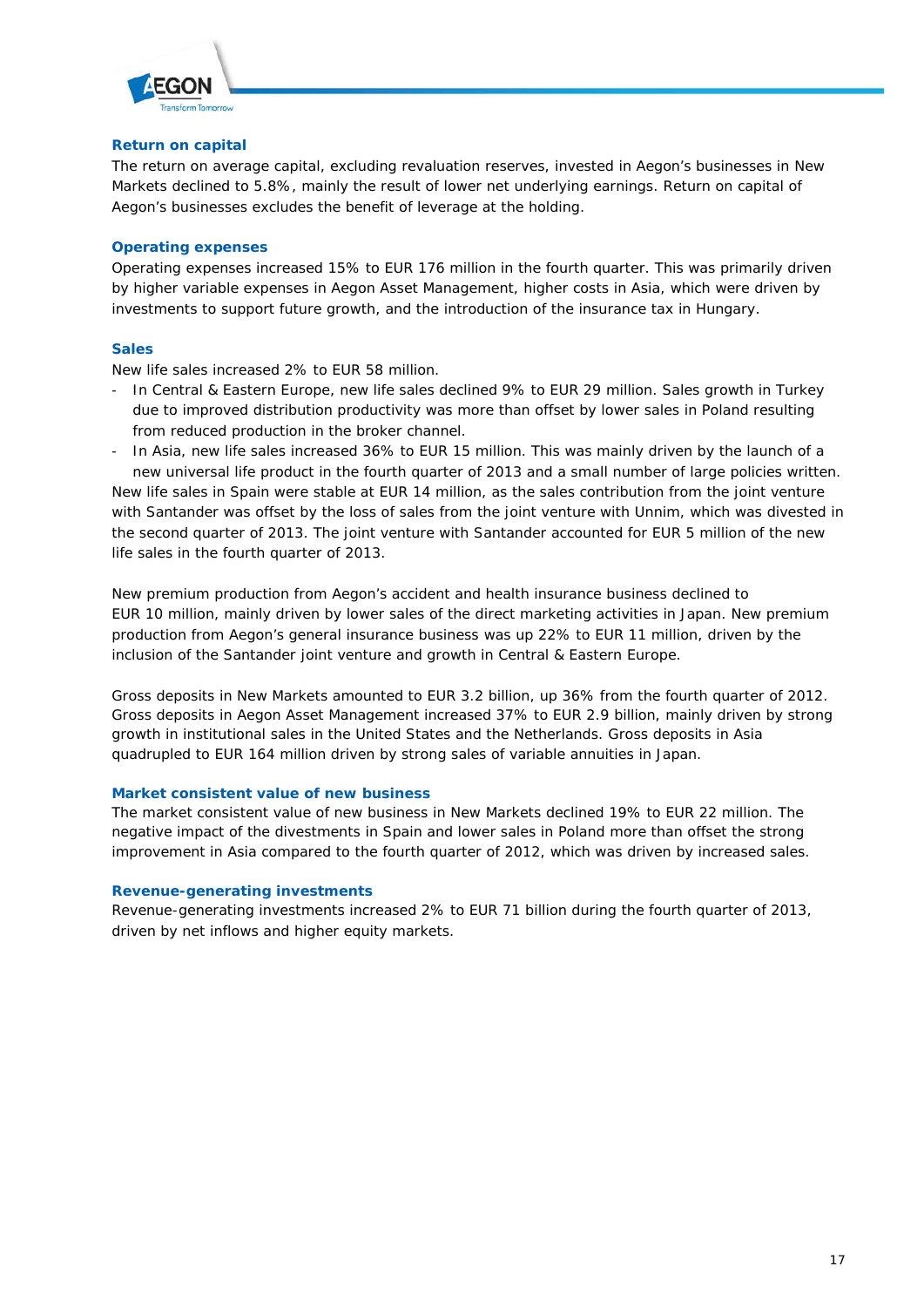

| New Markets <sup>c)</sup>                            |       |                |              |                          |                |                                                                                                                                                                                                                                                                                                                                                                                                                         |                |              |                         |
|------------------------------------------------------|-------|----------------|--------------|--------------------------|----------------|-------------------------------------------------------------------------------------------------------------------------------------------------------------------------------------------------------------------------------------------------------------------------------------------------------------------------------------------------------------------------------------------------------------------------|----------------|--------------|-------------------------|
| <b>EUR</b> millions                                  | Notes | Q4 2013        | Q3 2013      | %                        | Q4 2012        | %                                                                                                                                                                                                                                                                                                                                                                                                                       | FY 2013        | FY 2012      | %                       |
| Underlying earnings before tax                       |       |                |              |                          |                |                                                                                                                                                                                                                                                                                                                                                                                                                         |                |              |                         |
| Central Eastern Europe                               |       | 15             | 17           | (12)                     | 25             | (40)                                                                                                                                                                                                                                                                                                                                                                                                                    | 59             | 85           | (31)                    |
| Asia                                                 |       | $\mathbf{1}$   | 27           | (96)                     | (8)            |                                                                                                                                                                                                                                                                                                                                                                                                                         | 42             | 19           | 121                     |
| Spain & France                                       |       | $\overline{7}$ | 5            | 40                       | 11             | (36)                                                                                                                                                                                                                                                                                                                                                                                                                    | 33             | 69           | (52)                    |
| Variable Annuities Europe                            |       | 3              | $\mathbf{1}$ | 200                      |                |                                                                                                                                                                                                                                                                                                                                                                                                                         | $\overline{7}$ |              |                         |
| Aegon Asset Management                               |       | 23             | 24           | (4)                      | 24             | (4)                                                                                                                                                                                                                                                                                                                                                                                                                     | 95             | 101          | (6)                     |
| Underlying earnings before tax                       |       | 49             | 74           | (34)                     | 52             | (6)                                                                                                                                                                                                                                                                                                                                                                                                                     | 236            | 274          | (14)                    |
|                                                      |       |                |              |                          |                |                                                                                                                                                                                                                                                                                                                                                                                                                         |                |              |                         |
| Fair value items                                     |       | $\overline{2}$ | (12)         |                          | 5              | (60)                                                                                                                                                                                                                                                                                                                                                                                                                    | (21)           | (1)          |                         |
| Realized gains / (losses) on investments             |       | $\mathbf{1}$   | (4)          |                          |                |                                                                                                                                                                                                                                                                                                                                                                                                                         |                | 10           | ٠                       |
| Impairment charges                                   |       | (6)            | (4)          | (50)                     | (17)           | 65                                                                                                                                                                                                                                                                                                                                                                                                                      | (16)           | (26)         | 38                      |
| Other income / (charges)                             |       | (11)           | (124)        | 91                       | 139            |                                                                                                                                                                                                                                                                                                                                                                                                                         | (33)           | 113          |                         |
| Income before tax                                    |       | 35             | (70)         |                          | 179            | (80)                                                                                                                                                                                                                                                                                                                                                                                                                    | 167            | 370          | (55)                    |
| Income tax                                           |       | (11)           | 6            |                          | (53)           | 79                                                                                                                                                                                                                                                                                                                                                                                                                      | (34)           | (121)        | 72                      |
| Net income                                           |       | 24             | (64)         |                          | 126            | (81)                                                                                                                                                                                                                                                                                                                                                                                                                    | 133            | 249          | (47)                    |
| Net income / (loss) attributable to:                 |       |                |              |                          |                |                                                                                                                                                                                                                                                                                                                                                                                                                         |                |              |                         |
| Equity holders of Aegon N.V.                         |       | 23             | (64)         |                          | 126            | (82)                                                                                                                                                                                                                                                                                                                                                                                                                    | 131            | 248          | (47)                    |
| Non-controlling interests                            |       | $\overline{2}$ |              |                          |                |                                                                                                                                                                                                                                                                                                                                                                                                                         | 3              | $\mathcal I$ | 200                     |
| Net underlying earnings                              |       | 34             | 48           | (29)                     | 36             | (6)                                                                                                                                                                                                                                                                                                                                                                                                                     | 159            | 185          | (14)                    |
| Commissions and expenses                             |       | 256            | 270          | (5)                      | 216            | 19                                                                                                                                                                                                                                                                                                                                                                                                                      | 988            | 870          | 14                      |
| of which operating expenses                          |       | 176            | 162          | 9                        | 153            | 15                                                                                                                                                                                                                                                                                                                                                                                                                      | 656            | 613          | $\overline{z}$          |
| <b>New life sales</b>                                | 12    |                |              |                          |                |                                                                                                                                                                                                                                                                                                                                                                                                                         |                |              |                         |
| Life single premiums                                 |       | 155            | 133          | 17                       | 103            | 50                                                                                                                                                                                                                                                                                                                                                                                                                      | 611            | 471          | 30                      |
| Life recurring premiums annualized                   |       | 42             | 37           | 14                       | 47             | (11)                                                                                                                                                                                                                                                                                                                                                                                                                    | 167            | 206          | (19)                    |
| Total recurring plus 1/10 single                     |       | 58             | 51           | 14                       | 57             | $\mathbf{2}% =\mathbf{2}+\mathbf{2}+\mathbf{3}+\mathbf{4}+\mathbf{5}+\mathbf{5}+\mathbf{5}+\mathbf{6}+\mathbf{6}+\mathbf{5}+\mathbf{6}+\mathbf{5}+\mathbf{6}+\mathbf{6}+\mathbf{5}+\mathbf{5}+\mathbf{6}+\mathbf{6}+\mathbf{6}+\mathbf{6}+\mathbf{5}+\mathbf{6}+\mathbf{6}+\mathbf{6}+\mathbf{6}+\mathbf{6}+\mathbf{6}+\mathbf{6}+\mathbf{6}+\mathbf{6}+\mathbf{6}+\mathbf{6}+\mathbf{6}+\mathbf{6}+\mathbf{6}+\mathbf$ | 228            | 253          | (10)                    |
| Life                                                 |       | 57             | 50           | 14                       | 57             | J.                                                                                                                                                                                                                                                                                                                                                                                                                      | 224            | 245          |                         |
|                                                      |       | $\mathbf{1}$   | 1            |                          |                |                                                                                                                                                                                                                                                                                                                                                                                                                         | $\overline{4}$ | 8            | (9)                     |
| Associates                                           |       |                |              |                          |                |                                                                                                                                                                                                                                                                                                                                                                                                                         |                |              | (50)                    |
| Total recurring plus 1/10 single                     |       | 58             | 51           | 14                       | 57             | $\mathbf 2$                                                                                                                                                                                                                                                                                                                                                                                                             | 228            | 253          | (10)                    |
| Central Eastern Europe                               |       | 29             | 25           | 16                       | 32             | (9)                                                                                                                                                                                                                                                                                                                                                                                                                     | 108            | 114          | (5)                     |
| Asia                                                 |       | 15             | 14           | $\overline{7}$           | 11             | 36                                                                                                                                                                                                                                                                                                                                                                                                                      | 67             | 53           | 26                      |
| Spain & France                                       |       | 14             | 12           | 17                       | 14             |                                                                                                                                                                                                                                                                                                                                                                                                                         | 54             | 86           | (37)                    |
| Total recurring plus 1/10 single                     |       | 58             | 51           | 14                       | 57             | $\mathbf 2$                                                                                                                                                                                                                                                                                                                                                                                                             | 228            | 253          | (10)                    |
| New premium production accident and health insurance |       | 10             | 10           | $\overline{\phantom{a}}$ | 12             | (17)                                                                                                                                                                                                                                                                                                                                                                                                                    | 43             | 42           | $\overline{\mathbf{c}}$ |
| New premium production general insurance             |       | 11             | 10           | 10                       | 9              | 22                                                                                                                                                                                                                                                                                                                                                                                                                      | 35             | 25           | 40                      |
| Gross deposits (on and off balance)                  |       |                |              |                          |                |                                                                                                                                                                                                                                                                                                                                                                                                                         |                |              |                         |
|                                                      | 12    | 59             | 75           |                          |                |                                                                                                                                                                                                                                                                                                                                                                                                                         | 248            | 316          |                         |
| Central Eastern Europe                               |       |                |              | (21)                     | 64             | (8)                                                                                                                                                                                                                                                                                                                                                                                                                     |                |              | (22)                    |
| Asia                                                 |       | 164            | 169<br>÷.    | (3)                      | 43             |                                                                                                                                                                                                                                                                                                                                                                                                                         | 587<br>9       | 169          |                         |
| Spain & France                                       |       | $\mathbf{1}$   |              | ÷                        | 14             | (93)                                                                                                                                                                                                                                                                                                                                                                                                                    |                | 45           | (80)                    |
| Variable Annuities Europe                            |       | 89             | 103          | (14)                     | 118            | (25)                                                                                                                                                                                                                                                                                                                                                                                                                    | 424            | 463          | (8)                     |
| Aegon Asset Management                               |       | 2,866          | 2,343        | 22                       | 2,095          | 37                                                                                                                                                                                                                                                                                                                                                                                                                      | 13,018         | 9,916        | 31                      |
| <b>Total gross deposits</b>                          |       | 3,179          | 2,690        | 18                       | 2,334          | 36                                                                                                                                                                                                                                                                                                                                                                                                                      | 14,287         | 10,909       | 31                      |
| Net deposits (on and off balance)                    | 12    |                |              |                          |                |                                                                                                                                                                                                                                                                                                                                                                                                                         |                |              |                         |
| Central Eastern Europe                               |       | 46             | 59           | (22)                     | 15             |                                                                                                                                                                                                                                                                                                                                                                                                                         | 109            | 55           | 98                      |
| Asia                                                 |       | 156            | 162          | (4)                      | 41             |                                                                                                                                                                                                                                                                                                                                                                                                                         | 541            | 162          |                         |
| Spain & France                                       |       | (1)            |              |                          | $\overline{2}$ | $\overline{\phantom{a}}$                                                                                                                                                                                                                                                                                                                                                                                                | (8)            | (42)         | 81                      |
| Variable Annuities Europe                            |       | (17)           | 1            |                          | $\overline{2}$ | ÷,                                                                                                                                                                                                                                                                                                                                                                                                                      | (32)           | 46           |                         |
| Aegon Asset Management                               |       | 700            | 604          | 16                       | 386            | 81                                                                                                                                                                                                                                                                                                                                                                                                                      | 3,479          | 3,416        | $\sqrt{2}$              |
| <b>Total net deposits</b>                            |       | 885            | 826          | $\overline{\mathbf{r}}$  | 446            | 98                                                                                                                                                                                                                                                                                                                                                                                                                      | 4,089          | 3,637        | 12                      |
|                                                      |       |                |              |                          |                |                                                                                                                                                                                                                                                                                                                                                                                                                         |                |              |                         |

| Revenue-generating investments              |          |           |                          |
|---------------------------------------------|----------|-----------|--------------------------|
|                                             | Dec. 31, | Sept. 30, |                          |
|                                             | 2013     | 2013      | %                        |
| Revenue-generating investments (total)      | 70.705   | 69.197    | $\overline{2}$           |
| Investments general account                 | 3.396    | 3.341     | $\overline{\phantom{a}}$ |
| Investments for account of policyholders    | 6.357    | 6.056     | 5                        |
| Off balance sheet investments third parties | 60.951   | 59.800    | $\overline{\phantom{a}}$ |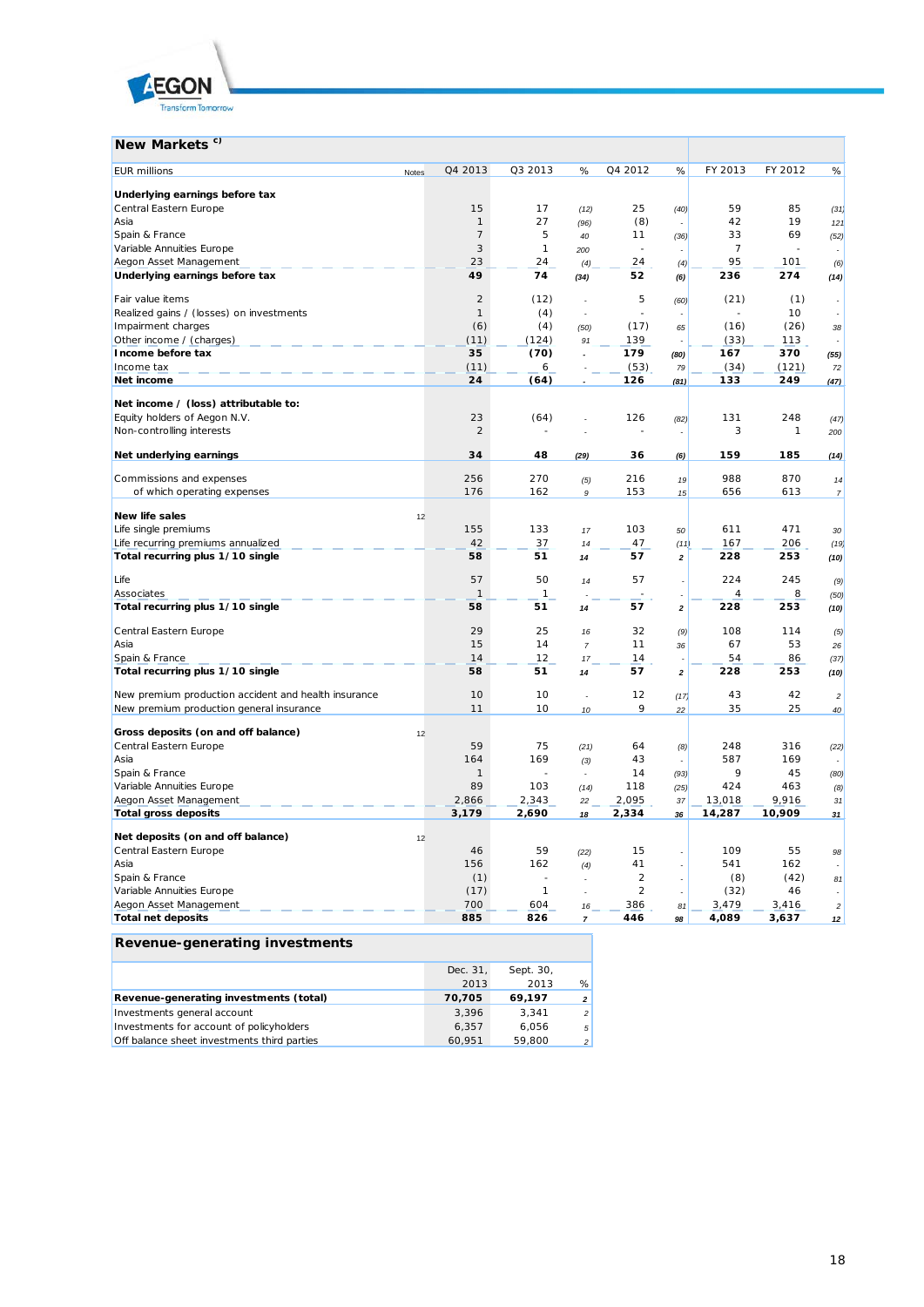

| Market consistent value of new business |         |         |              |         |      |         |              |                 |
|-----------------------------------------|---------|---------|--------------|---------|------|---------|--------------|-----------------|
|                                         |         |         | <b>MCVNB</b> |         |      |         | <b>MCVNB</b> |                 |
| EUR millions, after tax                 | Q4 2013 | Q3 2013 | %            | Q4 2012 | %    | FY 2013 | FY 2012      | %               |
| Americas                                | 179     | 177     |              | 63      | 184  | 565     | 228          | 148             |
| The Netherlands                         | 59      | 70      | (16)         | 86      | (31) | 266     | 202          | 32              |
| United Kingdom                          | 8       | 11      | (27)         | 28      | (71) | 60      | 101          | (41)            |
| New Markets                             | 22      | 27      | (19)         | 27      | (19) | 95      | 88           | 8               |
| Total                                   | 268     | 285     | (6)          | 204     | 31   | 986     | 619          | 59 <sub>1</sub> |

| Modeled new business, APE and deposits |       |         |                         |                         |            |      |         |         |      |
|----------------------------------------|-------|---------|-------------------------|-------------------------|------------|------|---------|---------|------|
|                                        |       |         | <b>Premium business</b> | <b>Premium business</b> |            |      |         |         |      |
|                                        |       |         | <b>APE</b>              |                         | <b>APE</b> |      |         |         |      |
| <b>EUR millions</b>                    | Notes | Q4 2013 | Q3 2013                 | %                       | Q4 2012    | %    | FY 2013 | FY 2012 | %    |
|                                        | 9     |         |                         |                         |            |      |         |         |      |
| Americas                               |       | 282     | 264                     |                         | 307        | (8)  | 1.130   | 1,150   | (2)  |
| The Netherlands                        |       | 191     | 45                      |                         | 253        | (25) | 399     | 445     | (10) |
| United Kingdom                         |       | 201     | 205                     | (2)                     | 256        | (21) | 986     | 860     | 15   |
| New Markets                            |       | 112     | 95                      | 18                      | 113        |      | 409     | 451     | (9)  |
| Total                                  |       | 787     | 609                     | 29                      | 929        | (15) | 2.924   | 2,906   |      |

|                                     |         | <b>Deposit business</b> | <b>Deposit business</b><br><b>Deposits</b> |         |    |         |         |      |
|-------------------------------------|---------|-------------------------|--------------------------------------------|---------|----|---------|---------|------|
|                                     |         | <b>Deposits</b>         |                                            |         |    |         |         |      |
| <b>Notes</b><br><b>EUR</b> millions | Q4 2013 | Q3 2013                 | %                                          | Q4 2012 | %  | FY 2013 | FY 2012 | %    |
| 9                                   |         |                         |                                            |         |    |         |         |      |
| Americas                            | 6,717   | 7,050                   | (5)                                        | 4,328   | 55 | 23.792  | 20,272  | 17   |
| United Kingdom                      |         | ٠                       |                                            | ь       |    |         | 27      | (89) |
| New Markets                         | 258     | 273                     | (5)                                        | 132     | 95 | .011    | 560     | 81   |
| Total                               | 6,975   | 7,323                   | (5)                                        | 4,465   | 56 | 24,805  | 20.859  | 19   |

| MCVNB/PVNBP summary |       |              |              |                         |                      |                         |              |                         |                       |  |
|---------------------|-------|--------------|--------------|-------------------------|----------------------|-------------------------|--------------|-------------------------|-----------------------|--|
|                     |       |              |              | <b>Premium business</b> |                      | <b>Premium business</b> |              |                         |                       |  |
|                     |       | <b>MCVNB</b> | <b>PVNBP</b> | MCVNB/<br><b>PVNBP</b>  | MCVNB/<br><b>APE</b> | <b>MCVNB</b>            | <b>PVNBP</b> | MCVNB /<br><b>PVNBP</b> | <b>MCVNB</b><br>/ APE |  |
| <b>FUR</b> millions | Notes | Q4 2013      |              | %                       | %                    |                         | FY 2013      | %                       | %                     |  |
|                     | 10    |              |              |                         |                      |                         |              |                         |                       |  |
| Americas            |       | 69           | 1.211        | 5.7                     | 24.4                 | 240                     | 4.835        | 5.0                     | 21.2                  |  |
| The Netherlands     |       | 63           | 2.271        | 2.8                     | 33.1                 | 273                     | 5.776        | 4.7                     | 68.4                  |  |
| United Kingdom      |       | 8            | 1.326        | 0.6                     | 3.9                  | 61                      | 6.579        | 0.9                     | 6.1                   |  |
| New Markets         |       | 22           | 950          | 2.3                     | 19.7                 | 97                      | 3.458        | 2.8                     | 23.8                  |  |
| Total               |       | 162          | 5,759        | 2.8                     | 20.6                 | 671                     | 20.649       | 3.2                     | 22.9                  |  |

|                     |       |              | <b>Deposit business</b>  |                          |                          | <b>Deposit business</b> |              |              |          |  |  |
|---------------------|-------|--------------|--------------------------|--------------------------|--------------------------|-------------------------|--------------|--------------|----------|--|--|
|                     |       | <b>MCVNB</b> | <b>PVNBP</b>             | MCVNB/                   | MCVNB/                   | <b>MCVNB</b>            | <b>PVNBP</b> | MCVNB /      | MCVNB/   |  |  |
|                     |       |              |                          | <b>PVNBP</b>             | Deposits                 |                         |              | <b>PVNBP</b> | Deposits |  |  |
| <b>EUR</b> millions | Notes | Q4 2013      |                          | %                        | %                        | FY 2013                 |              | %            | %        |  |  |
|                     | 10    |              |                          |                          |                          |                         |              |              |          |  |  |
| Americas            |       | 110          | 11,766                   | 0.9                      | 1.6                      | 326                     | 37.990       | 0.9          | 1.4      |  |  |
| The Netherlands     |       | (4)          | 148                      | (2.8)                    |                          | (7)                     | 368          | (1.9)        |          |  |  |
| United Kingdom      |       | $\sim$       | $\overline{\phantom{a}}$ | $\overline{\phantom{a}}$ | $\overline{\phantom{a}}$ |                         |              | $\sim$       |          |  |  |
| New Markets         |       |              | 285                      | $\overline{a}$           | (0.1)                    | (3)                     | 1,169        | (0.2)        | (0.3)    |  |  |
| Total               |       | 106          | 12,199                   | 0.9                      | 1.5 <sub>1</sub>         | 316                     | 39,530       | 0.8          | 1.3      |  |  |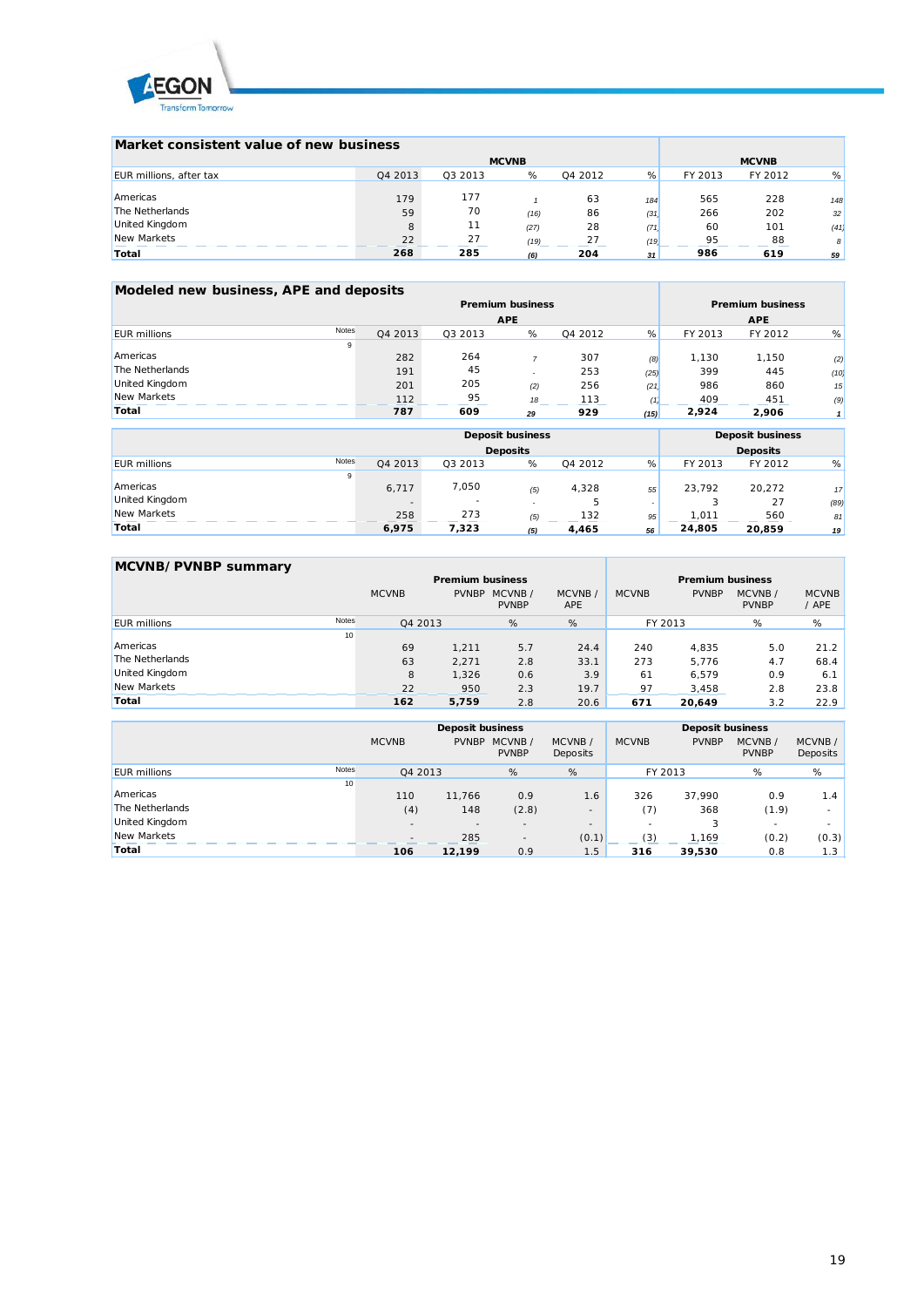

#### **Notes:**

<sup>1)</sup> For segment reporting purposes underlying earnings before tax, net underlying earnings, commissions and expenses, operating expenses, income tax (including joint ventures (jv's) and associated companies), income before tax (including jv's and associated companies) and market consistent value of new business are calculated by consolidating on a proportionate basis the revenues and expenses of Aegon's joint ventures in Spain, China and Japan and Aegon's associates in India, Brazil and Mexico. Aegon believes that its non-IFRS measures provide meaningful information about the underlying operating results of its business including insight into the financial measures that Aegon's senior management uses in managing its business. Among other things, Aegon's senior management is compensated based in part on Aegon's results against targets using the non-IFRS measures presented here. While other insurers in Aegon's peer group present substantially similar non-IFRS measures, the non-IFRS measures presented in this document may nevertheless differ from the non-IFRS measures presented by other insurers. There is no standardized meaning to these measures under IFRS or any other recognized set of accounting standards and readers are cautioned to consider carefully the different ways in which Aegon and its peers present similar information before comparing them.

Aegon believes the non-IFRS measures shown herein, when read together with Aegon's reported IFRS financial statements, provide meaningful supplemental information for the investing public to evaluate Aegon's business after eliminating the impact of current IFRS accounting policies for financial instruments and insurance contracts, which embed a number of accounting policy alternatives that companies may select in presenting their results (i.e. companies can use different local GAAPs) and that can make the comparability from period to period difficult.

For a definition of underlying earnings and the reconciliation from underlying earnings before tax to income before tax, being the most comparable IFRS measure, reference is made to Note 3 "Segment information" of Aegon's condensed consolidated interim financial statements.

- <sup>2)</sup> This note is not being used.
- <sup>3)</sup> Sales is defined as new recurring premiums plus 1/10 of single premiums plus 1/10 of gross deposits plus new premium production accident and health plus new premium production general insurance.
- <sup>4)</sup> The present value, at point of sale, of all cashflows for new business written during the reporting period, calculated using approximate point of sale economics assumptions. Market consistent value of new business is calculated using a risk neutral approach, ignoring the investment returns expected to be earned in the future in excess of risk free rates (swap curves), with the exeption of an allowance for liquidity premium. The market consistent value of new business is calculated on a post tax basis, after allowing for the time value financial options and guarentees, a market value margin for non-hedgeable financial and non-financial risks and the costs of non-hedgeable stranded capital.
- <sup>5)</sup> Return on equity is calculated by dividing the net underlying earnings after cost of leverage by the average shareholders' equity excluding the preferred shares, the revaluation reserve and the reserves related to defined benefit plans.
- <sup>6)</sup> This note is not being used.
- $7)$  Included in other income/(charges) are charges made to policyholders with respect to income tax in the United Kingdom.
- <sup>8)</sup> Includes production on investment contracts without a discretionary participation feature of which the proceeds are not recognized as revenues but are directly added to Aegon's investment contract liabilities.
- <sup>9)</sup> APE = recurring premium + 1/10 single premium.
- <sup>10)</sup> PVNBP: Present value of new business premiums (PVNBP) is the premiums for the new business sold during the reporting period, projected using assumptions and projection periods that are consistent with those used to calculate the market consistent value of new business, discounted back to point of sale using the swap curve (plus liquidity premium where applicable).
- <sup>11)</sup> Reconciliation of operating expenses, used for segment reporting, to Aegon's IFRS based operating expenses.

| Operating expenses in earnings release            | 850     | 3,328   |
|---------------------------------------------------|---------|---------|
| Operating expenses related to jv's and associates | 26      | 110     |
| Operating expenses for IFRS reporting             | 824     | 3.219   |
| Administrative expenses                           | 306     | 1,158   |
| Employee expenses                                 | 518     | 2.060   |
|                                                   | Q4 2013 | FY 2013 |

- <sup>12)</sup> New life sales, gross deposits and net deposits data include results from Aegon's joint ventures in Spain, China and Japan and Aegon's associates in India, Brazil and Mexico and are consolidated on a proportionate basis.
- <sup>13)</sup> Operational free cash flow reflect the sum of the return on free surplus, earnings on in-force business, release of required surplus on in-force business reduced by new business first year strain and required surplus on new business.
- a) The calculation of the IGD (Insurance Group Directive) capital surplus and ratio are based on Solvency I capital requirements on IFRS for entities within the EU (Pillar 1 for Aegon UK), and local regulatory solvency measurements for non-EU entities. Specifically, required capital for the life insurance companies in the US is calculated as two times the upper end of the Company Action Level range (200%) as applied by the National Association of Insurance Commissioners in the US. The calculation of the IGD ratio excludes the available and required capital of the UK With-Profit funds. In the UK solvency surplus calculation the local regulator only allows the available capital number of the With-Profit funds included in overall local available capital to be equal to the amount of With-Profit funds' required capital.

b) The results in this release are unaudited.

<sup>c)</sup> 2012 comparative figures have been restated to reflect changes in accounting policies driven by IFRS 10 and 11 as well as IAS 19. Refer for more details to the Q4 2013 condensed consolidated interim financial statements.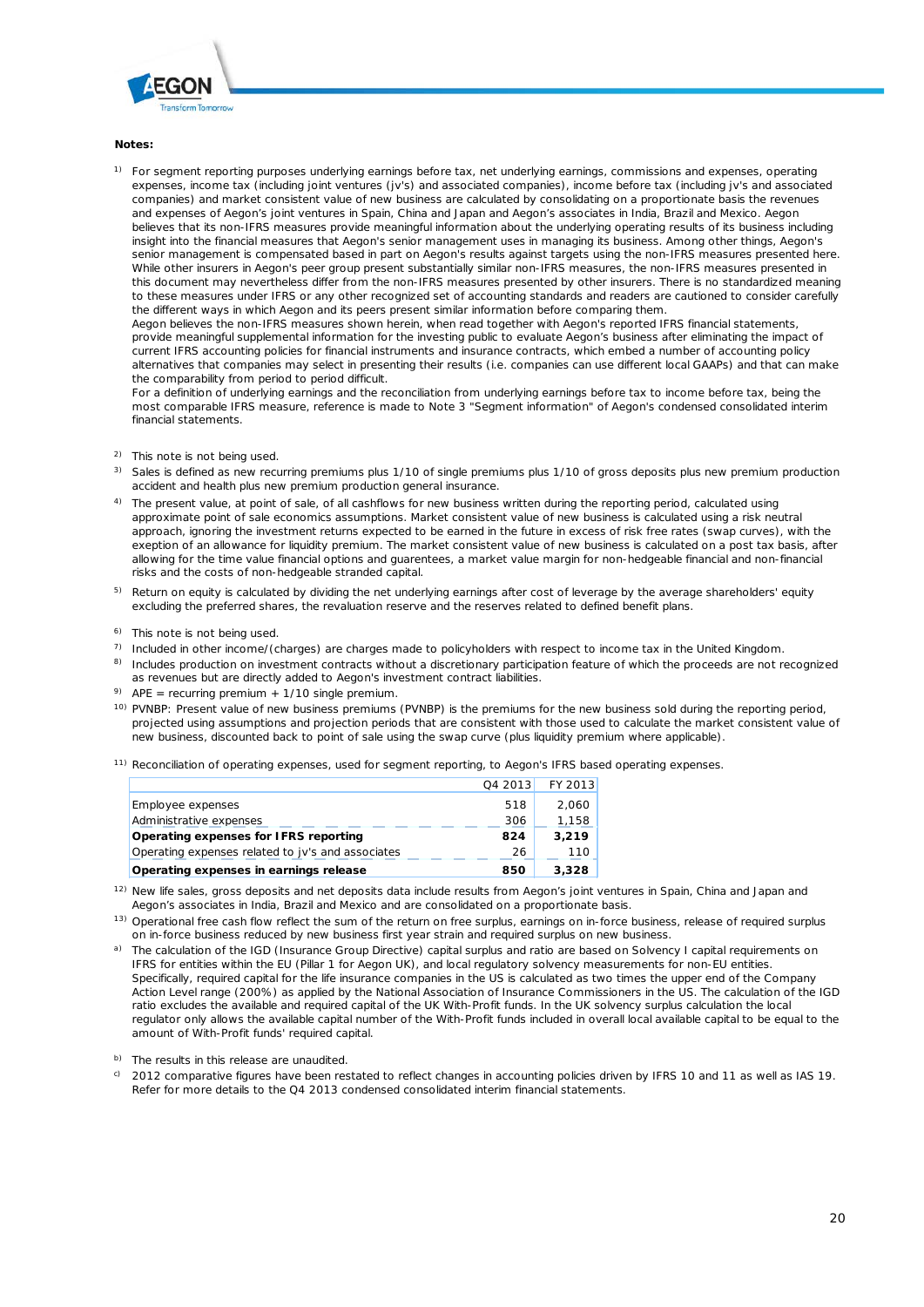

# ADDITIONAL INFORMATION

# **The Hague – February 20, 2014**

# **Conference call**

09:00 a.m. CET

**Analyst & investor Q&A** 09:30 a.m. CET

**Media Q&A** 10:00 a.m. CET

Audio webcast on [aegon.com](http://www.aegon.com/)

### *Dial-in numbers*

United States: +1 480 629 9673 United Kingdom: +44 207 153 2027 The Netherlands: +31 45 631 6902

Two hours after the conference call, a replay will be available on **aegon.com.** 

# **Presentations**

Presentations will be available on **aegon.com** at 7:30 a.m. CET

## **Supplements**

Aegon's Q4 2013 Financial Supplement and Condensed Consolidated Interim Financial Statements are available on **aegon.com**.

## About Aegon

As an international insurance, pensions and asset management company based in The Hague, Aegon has businesses in over 25 markets in the Americas, Europe and Asia. Aegon companies employ over 26,500 people and have millions of customers across the globe. Further information: **aegon.com**.